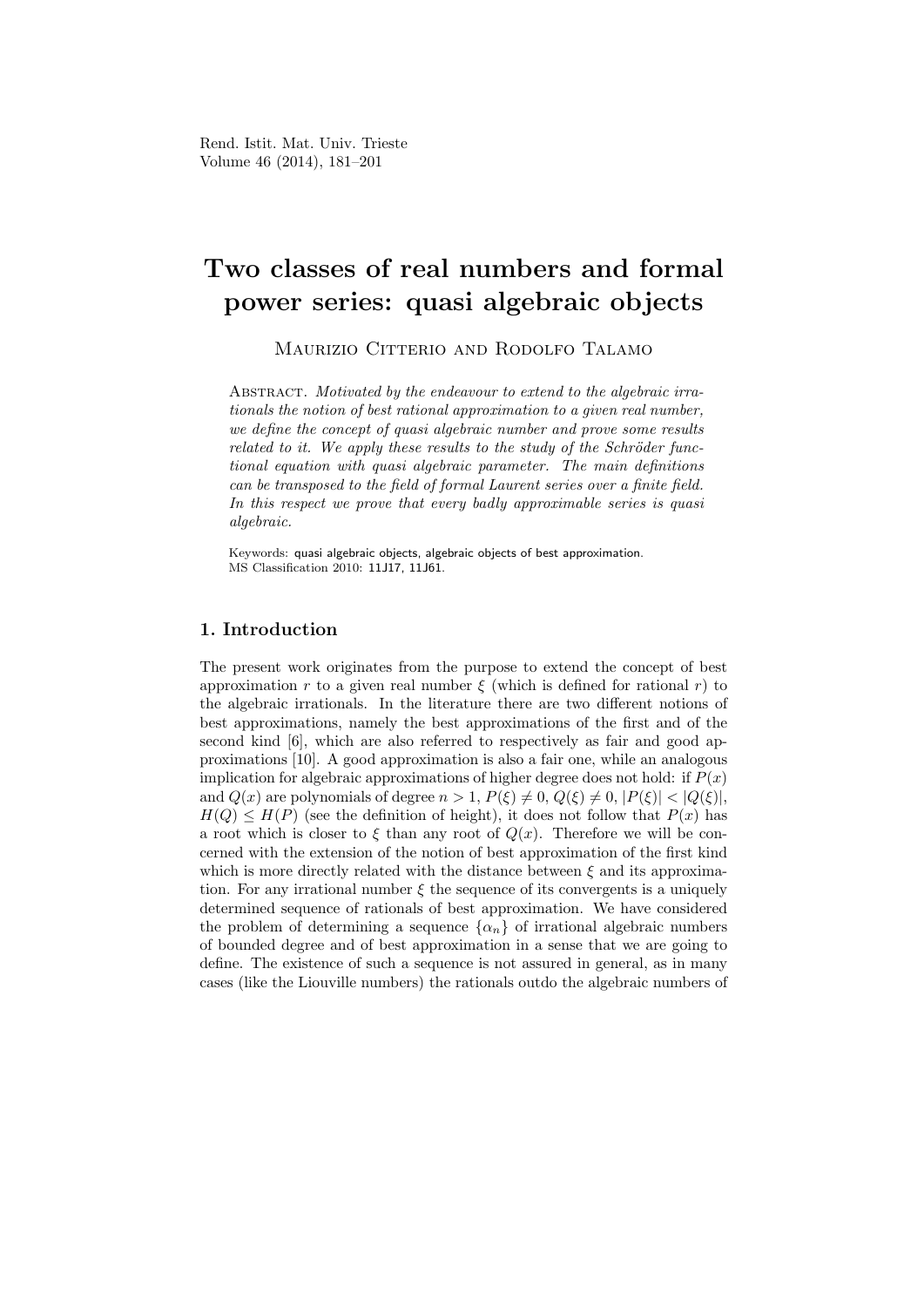higher degree in their approximation power.

There is a large literature concerning approximations by algebraic numbers (see [3], especially Chapter 2 and 3). The peculiar features of our approach are just these notions: after giving the appropriate definitions, the necessity of providing a suitable context for the existence of irrational algebraic numbers of best approximation has led us to considering a new class of irrational numbers, which we have called *quasi algebraic*. This class contains almost every real number in the sense of Lebesgue measure and has dense and uncountable complement in the set of real numbers. We prove some diophantine properties of quasi algebraic numbers which apply to the study of the Schröder functional equation. Our main definitions (quasi algebraic irrational numbers and irrational algebraic numbers of best approximation) can be transposed verbatim, mutatis mutandis, to the field  $\mathbb{K}((X^{-1}))$  of formal Laurent series with coefficients in a field  $K$ . We focus on the case  $K$  is a finite field.

We thank the referee for the valuable hints which have led to a substantial improvement of Theorem 3.1.

## 2. Notation and terminology

Let  $a_0, a_1, \ldots, a_n$  be positive real numbers. Let's pose

$$
[a_0, a_1, \dots, a_n] = a_0 + \cfrac{1}{a_1 + \cfrac{1}{a_2 + \dots + a_{n-1} + \cfrac{1}{a_n}}}
$$

In particular, if the  $a_i$  are integers, if we set

$$
p_{-2}=0\;,\quad p_{-1}=1\;,\quad q_{-2}=1\;,\quad q_{-1}=0\;,
$$

and define inductively

$$
p_i = a_i p_{i-1} + p_{i-2} , \quad q_i = a_i q_{i-1} + q_{i-2} , \quad (i \ge 0) ,
$$

we have

$$
\frac{p_n}{q_n} = [a_0, \dots, a_n] \text{ and } p_{n-1}q_n - p_nq_{n-1} = (-1)^n.
$$

Every real number  $\xi$  can be developed in continued fraction

$$
\xi = [a_0, a_1, \dots, a_n, \dots] = \lim_{n \to +\infty} \frac{p_n}{q_n}.
$$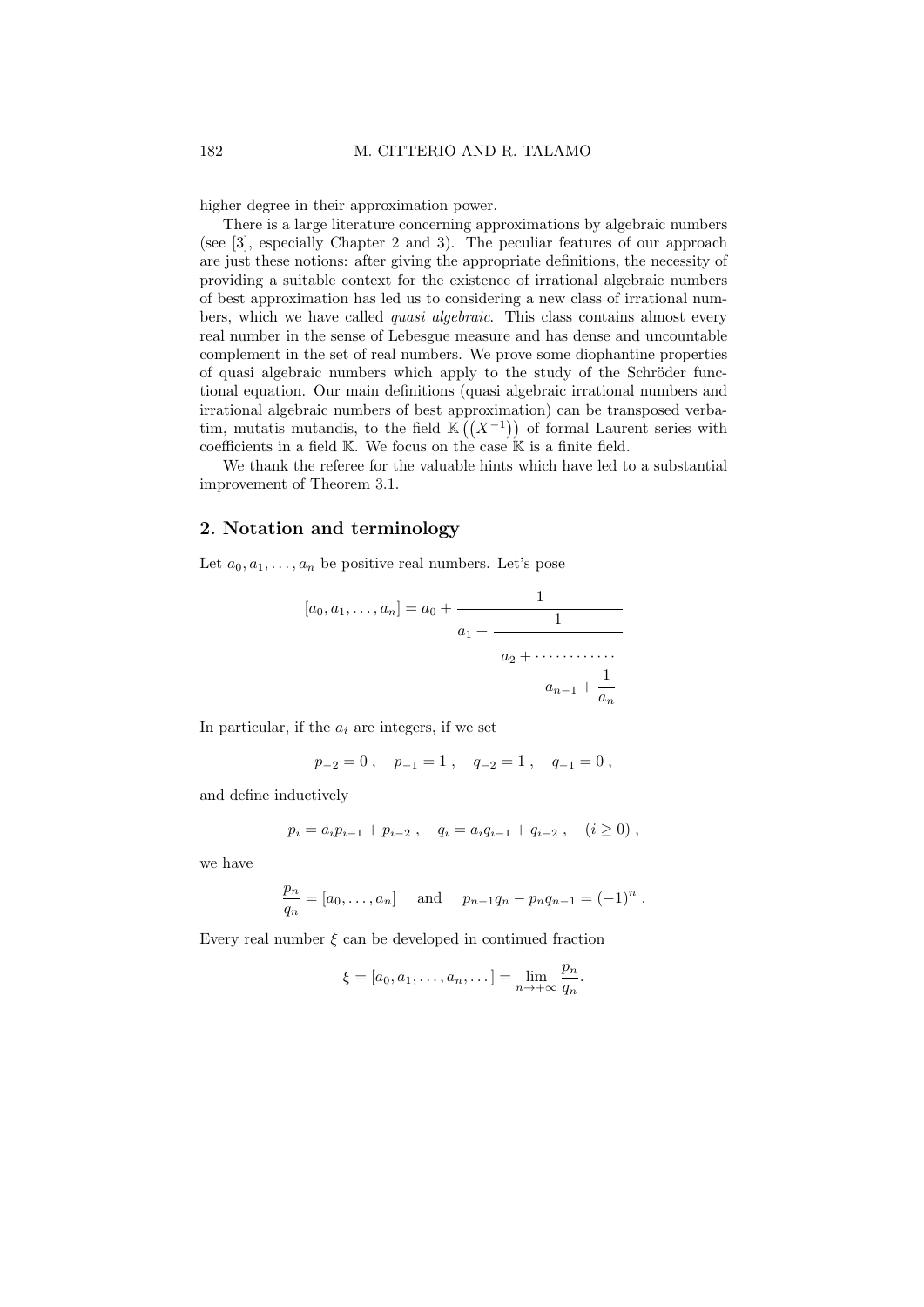The fractions  $p_n/q_n$  are called the convergents of  $\xi$ . The development is finite if  $\xi$  is rational, infinite if  $\xi$  irrational, ultimately periodic if  $\xi$  is quadratic. The following identity holds:

$$
\xi = [a_0, a_1, \dots, a_n, A_{n+1}],
$$

where  $A_{n+1} = [a_{n+1}, a_{n+2}, \dots]$ . The  $a_i$  are called the partial quotients of  $\xi$ and the  $A_i$  the complete quotients. If  $s_{n-1} = p_{n-1}/q_{n-1}$ ,  $s_n = p_n/q_n$ ,  $n > -1$ are two successive convergents and  $a_{n+1} > 1$ , a fraction of the form

$$
s_{n,k} = \frac{kp_n + p_{n-1}}{kq_n + q_{n-1}} = \frac{p_{n,k}}{q_{n,k}}, \quad \text{with} \quad 1 \le k < a_{n+1}
$$

is called *secondary convergent*. An irrational number  $\xi$  is said to be badly approximable or of constant type if there is a constant  $C > 0$  such that

$$
\left|\xi-\frac{p}{q}\right|\geq \frac{C}{q^2}\;,
$$

for every  $p/q \in \mathbb{Q}$ ;  $\xi$  is of constant type if and only if the sequence of its partial quotients is bounded.

Given a polynomial with real coefficients

$$
P(x) = a_n x^n + \dots + a_0,
$$

we define the height

$$
H(P) := \max_{i \leq n} |a_i| ,
$$

and the length

$$
L(P) := \sum_{i \leq n} |a_i| \enspace .
$$

Given an algebraic number  $\alpha$ , we indicate with  $H(\alpha)$  and  $L(\alpha)$  the height and the length of its minimal polynomial over  $\mathbb{Z}$ . We denote by  $d(\alpha)$  its degree.

Let n be a positive integer and  $\xi$  any real number. We say that an algebraic  $\alpha$  of degree *n* is of best approximation for  $\xi$  if the following condition holds:

for any algebraic  $\beta$  with  $1 \leq d(\beta) \leq n$  and  $H(\beta) \leq H(\alpha)$ , we have  $|\alpha - \xi| < |\beta - \xi|$ .

We say that an irrational number  $\xi$  is quasi algebraic if there is an integer  $m \geq 2$  such that the following condition C is fulfilled:

C: for almost every rational  $r$  (i.e. except at most a finite number) there is an algebraic irrational  $\alpha(r)$  such that  $d(\alpha(r)) \leq m$ ,  $H(\alpha(r)) \leq H(r)$  and  $|\xi - \alpha_{(r)}| \leq |\xi - r|.$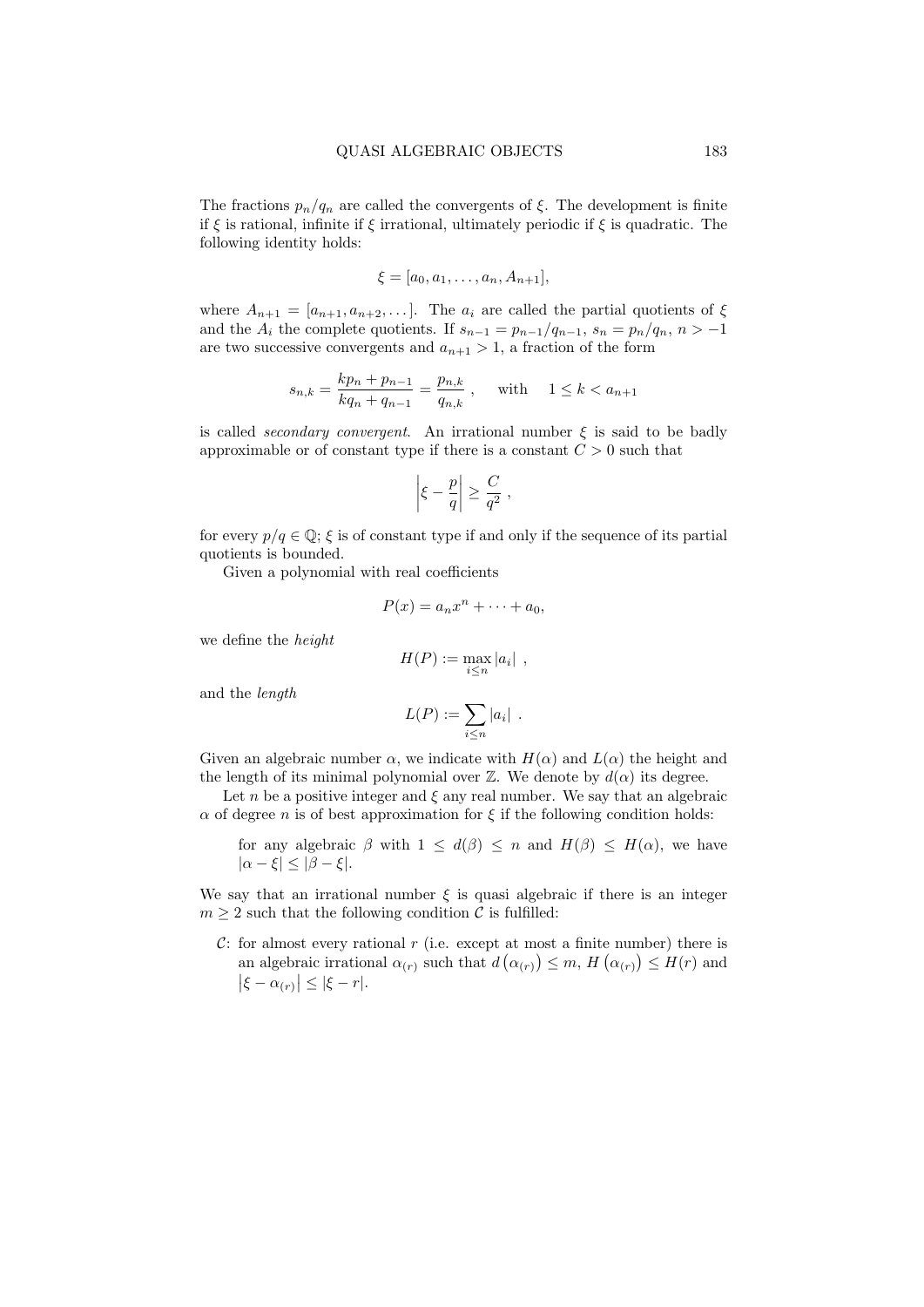If  $\xi$  is quasi algebraic and s is the least integer m for which the condition above holds, we say that s is the degree of  $\xi$  as a quasi algebraic number and write  $s = \partial(\xi)$ .

Two real numbers  $\alpha$ ,  $\beta$  are said to be equivalent if  $\alpha = \frac{m\beta + p}{\beta}$  $\frac{mp+p}{n\beta+q}$  with

 $m, n, p, q \in \mathbb{Z}$  and  $|mq - np| = 1$ .

If  $\alpha$  is a real number, we denote by  $\langle \alpha \rangle$  the distance between  $\alpha$  and the set Z of integers.

#### 3. Main results for real numbers

We take into account the set of all quasi algebraic numbers whose degree does not exceed 3 in order to investigate its metric properties as well as its relationship with the algebraic irrationals and with the numbers of constant type.

- Theorem 3.1. 1. Almost every real number in the sense of Lebesgue measure, including the algebraic irrationals, is quasi algebraic of degree 2.
- 2. If  $\bar{\xi}$  is of constant type, there exists at least one quasi algebraic  $\xi$  with  $\partial(\xi) \leq$ 3 such that  $\xi$  and  $\overline{\xi}$  are equivalent.
- *Proof.* 1. Recall the definition of the function  $w_n(\xi)$ , for  $\xi$  real and n a positive integer:  $w_n(\xi)$  is the supremum of the set of real numbers w with the property that there are infinitely many polynomials  $P(x)$  of degree  $\leq n$  with integer coefficients such that

$$
0<|P(\xi)|\leq H(P)^{-w}.
$$

It is known that  $w_1(\xi) = 1$  for almost all real numbers. Let us define the set  $B_{1,2}$  of the real numbers  $\xi$  with the properties that  $w_1(\xi) = 1$  and there is  $H_0(\xi) > 0$  such that the following holds: for every  $H \geq H_0$  there is a quadratic  $\alpha$  with

$$
H^{0.9} \le H(\alpha) \le H \quad \text{and} \quad |\xi - \alpha| \le H(\alpha)^{-2.9} .
$$

It follows from Corollaire 1 of [2], with  $d = 2$  and  $\varepsilon = 0, 1$ , that  $B_{1,2}$  contains almost every real number. Furthermore, as  $w_2(\xi) = 2$ ,  $w_1(\xi) = 1$  for all algebraic numbers of degree  $\geq 3$  (see [3, p.45]), from Théorème 1 of [2], taking  $\lambda = 1$  and  $\varepsilon = 0.1$  we obtain that every such algebraic belongs to  $B_{1,2}$ . Now we are going to show that every number in  $B_{1,2}$  is quasi algebraic of degree 2. Let  $\xi \in B_{1,2}$ . Consider the interval  $I_{\xi} = (\xi - \varepsilon_1, \xi + \varepsilon_1)$  where  $\varepsilon_1$  is chosen in the following way:

a. if  $|\xi| < 1$ , then  $-1 < \xi - \varepsilon_1 < \xi + \varepsilon_1 < 1$ ; b. if  $\xi > 1$ , then  $1 < \xi - \varepsilon_1$ ;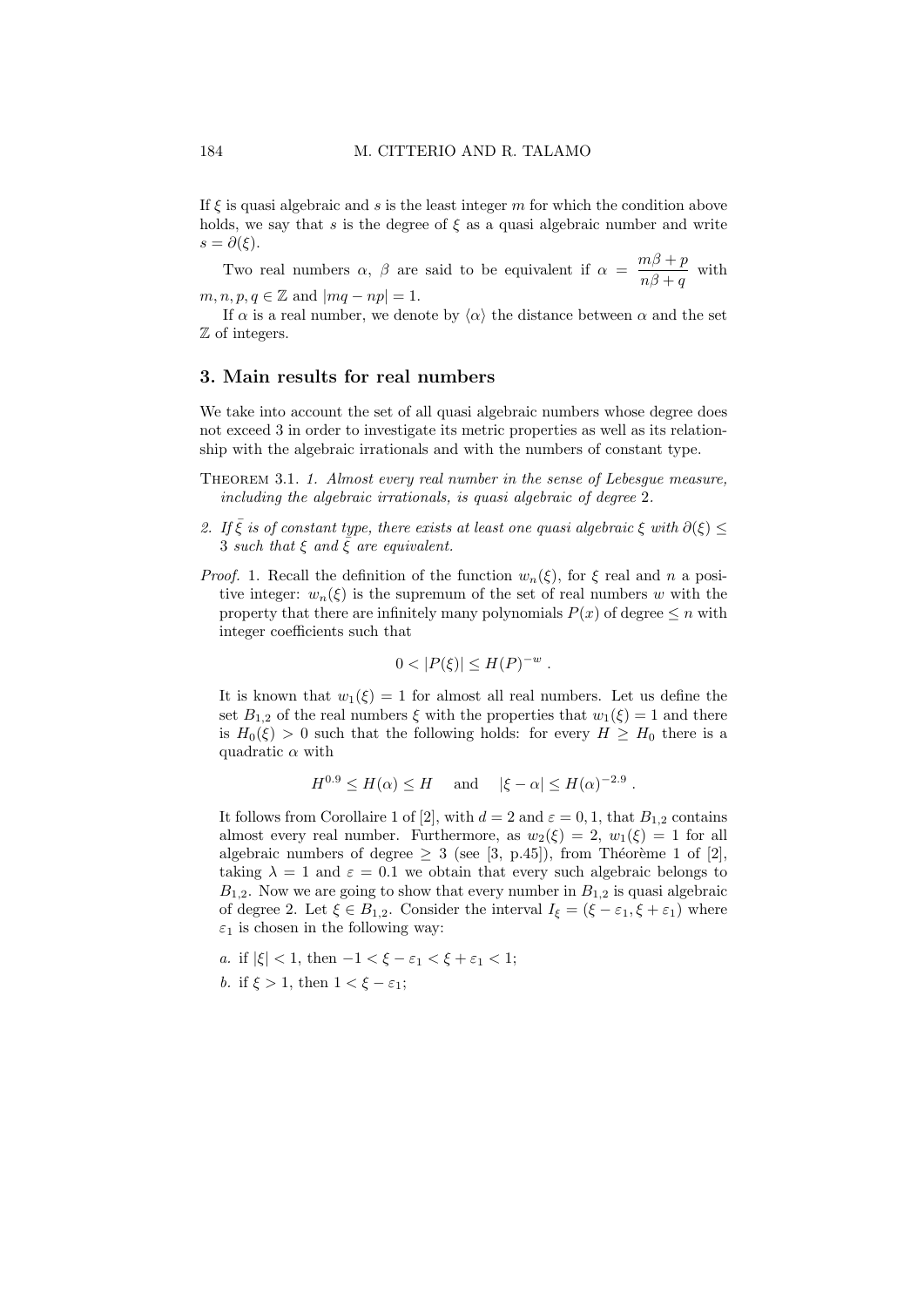c. if  $\xi < -1$ , then  $\xi + \varepsilon_1 < -1$ .

Observe that, if  $p/q \in I_{\xi}$ , there is a constant  $C_{\xi}$  such that  $q^{-1} > H (p/q)^{-1} C_{\xi}$ ; in fact, take  $C_{\xi}$  respectively equal 1,  $\xi - \varepsilon_1$ ,  $|\xi + \varepsilon_1|$  in the cases a, b, c. Fix two quadratics  $\alpha_1, \alpha_2 \in I_{\xi}, \alpha_1 < \xi, \alpha_2 > \xi$  with  $H(\alpha_1) = H_1, H(\alpha_2) = H_2$ . Since  $w_1(\xi) = 1$ , there is a finite number of rationals  $r_i = p_i/q_i$ ,  $i \leq k$ , such that

$$
|q_i \xi - p_i| \le H(r_i)^{-1.1} \tag{*}
$$

Let  $H_3 = \max_{i \leq k} H(r_i)$ . From the defining condition of  $B_{1,2}$ , consider the  $H_0$  associated with  $\xi$  and  $H_4 = \max\left\{H_0, H_1, H_2, H_3, C_{\xi}^{-10}\right\}$ . We are going to prove that our Condition  $\mathcal C$  in the definition of quasi algebraic numbers is fulfilled, for  $m = 2$ . Take a rational r,  $H(r) > H_4$ . If  $r \notin I_5$ , then  $|\xi - \alpha_1| < |\xi - r|$  if  $r < \xi$ ,  $|\xi - \alpha_2| < |\xi - r|$  if  $r > \xi$ ,  $H_1, H_2 < H(r)$ . If  $r = p/q \in I_{\xi}$ , then it follows:

$$
|\xi - r| > q^{-1} H(r)^{-1.1} > C_{\xi} H(r)^{-2.1} > H(r)^{-2.2} .
$$

On the other hand, there is a quadratic  $\alpha(r)$ , with  $H(r)^{0.9} \leq H(\alpha(r)) \leq$  $H(r)$  and

$$
|\xi - \alpha_{(r)}| \le H(\alpha_{(r)})^{-2.9} \le H(r)^{-2.61}
$$
.

This completes the proof of part 1, as quadratic numbers are trivially quasi algebraic of degree 2, taking  $\alpha_{(r)} = \xi$  for  $H(r) \geq H(\xi)$ .

- 2. Let  $\bar{\xi}$  be a number of constant type. For what we proved in 1, we can suppose that  $\bar{\xi}$  is a transcendental. Denote by  $\xi = [a_0, a_1, \ldots, a_n, \ldots]$  any complete quotient of  $\bar{\xi}$  associated with a maximal partial quotient. Therefore  $\xi$  and  $\bar{\xi}$ are equivalent and  $a_0 \ge a_i$ ,  $i \ge 1$ . Besides  $a_0 \ge 2$  as  $\overline{\xi}$  is not quadratic. We are going to prove that  $\xi$  is quasi algebraic with  $\partial(\xi) \leq 3$ . Divide the proof in three steps.
	- i. Given a convergent  $s_n = p_n/q_n$  of  $\xi$ , we prove that there is a cubic  $\alpha_n$ satisfying the condition C, with  $r = s_n$ . Observe that  $\xi^2 > A_{n+1}$  $[a_{n+1}, \ldots]$ , because  $a_0 \geq 2$  by hypothesis. Consider

$$
\bar{x}(t) = \frac{tp_n + p_{n-1}}{tq_n + q_{n-1}}
$$
,  $\bar{y}(t) = \sqrt{t}$ .

Suppose at first that  $s_n > s_{n-1}$ , namely  $\bar{x}(t)$  monotonically increasing. As  $\bar{x}(A_{n+1}) = \xi$  and  $\xi^2 > A_{n+1}$ , we have  $\bar{x}(\xi^2) > \bar{x}(A_{n+1}) = \xi = \bar{y}(\xi^2)$ . As  $\bar{y}(s_n^2) = s_n > \bar{x}(s_n^2)$ , there is  $t_0, \xi^2 < t_0 < s_n^2$ , such that  $\bar{x}(t_0) = \bar{y}(t_0)$ . Then  $t_0 = x_0^2$ ,  $\xi < x_0 < s_n$ . In the case  $s_n < s_{n-1}$  and  $\bar{x}(t)$  decreasing, we come, with symmetric arguments, to the inequality  $s_n < x_0 < \xi$ ,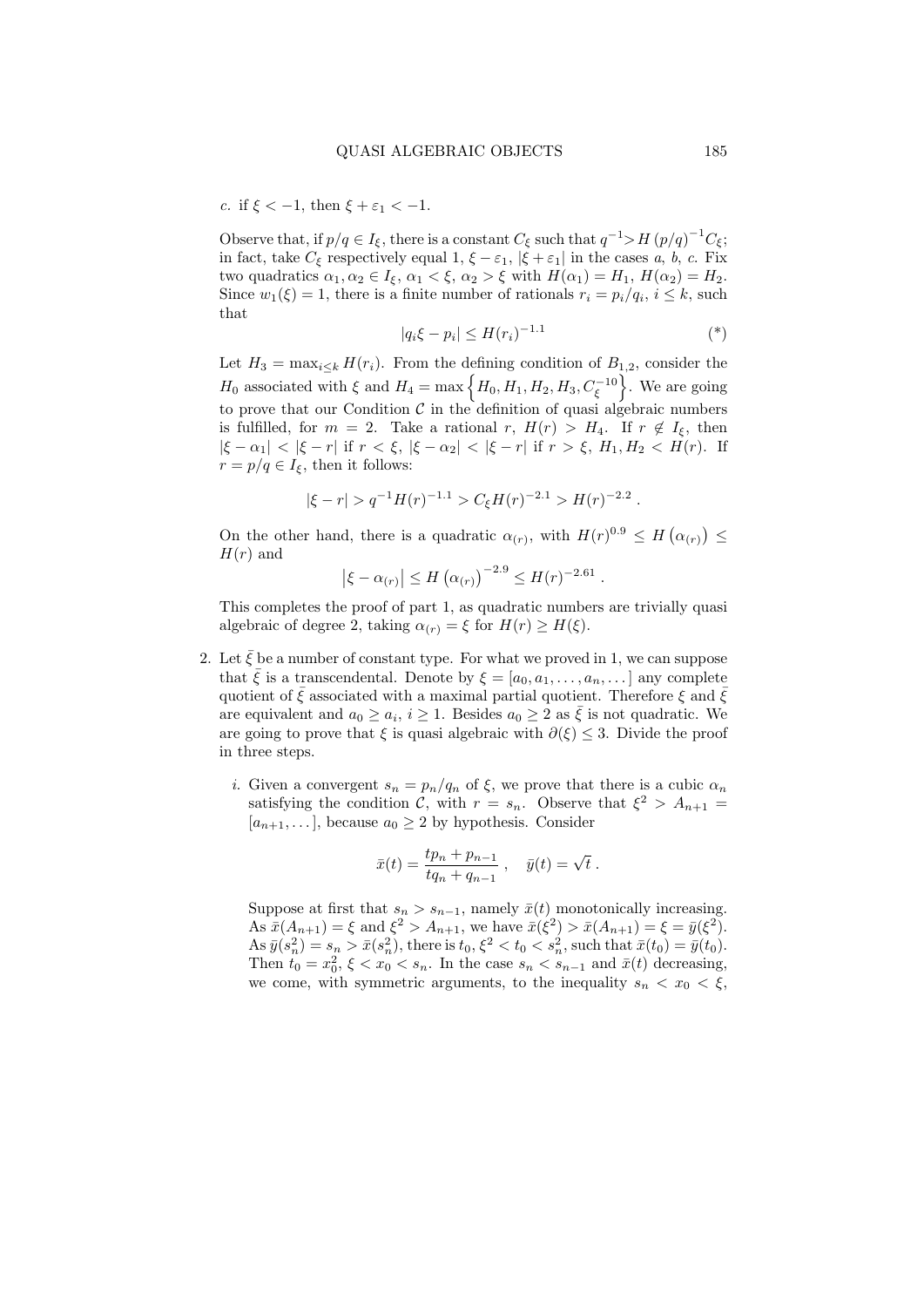while the equality  $\bar{y}(t_0) = \bar{x}(t_0)$  holds with  $s_n^2 < t_0 < \xi^2$ . In both cases it follows:

$$
\bar{x}(t_0) = \bar{x}(x_0^2) = \frac{x_0^2 p_n + p_{n-1}}{x_0^2 q_n + q_{n-1}} = \bar{y}(t_0) = x_0.
$$

Then  $x_0$  is a solution of the cubic equation

$$
q_n x^3 - p_n x^2 + q_{n-1} x - p_{n-1} = 0 \tag{1}
$$

,

and  $|\xi - x_0| < |\xi - s_n|$ . It remains to show that the Equation (1) is irreducible in Z, in order to conclude that  $H(x_0) \leq H(s_n)$ ; this check is necessary, as the height of the product of two polynomials can be strictly less than the height of one of the factors. The first member of (1) is primitive, being the convergents reduced fractions. Moreover, it does not admit negative root, as  $p_n$ ,  $q_n$ ,  $p_{n-1}$  and  $q_{n-1}$  are positive. As the Equation (1) is equivalent to

$$
x = \frac{x^2 p_n + p_{n-1}}{x^2 q_n + q_{n-1}}
$$

 $\alpha$  is a root of (1) if and only if  $\bar{x}(\alpha^2) = \alpha = \bar{y}(\alpha^2)$ , i.e. if and only if  $\alpha^2$ is a zero of the function  $z(t) = \bar{x}(t) - \bar{y}(t)$ . But  $z'(t) \neq 0$  for  $t > 0$ ; thus the only zero of  $z(t)$  is  $x_0^2$ . Consequently,  $x_0$  is the only real root of (1). If  $(1)$  were not irreducible over  $\mathbb{Z}$ , there would exist a factorization of the type:

$$
q_n x^3 - p_n x^2 + q_{n-1} x - p_{n-1} = (bx - a)(lx^2 + mx + n)
$$

with a, b, l, m, n in  $\mathbb{Z}$ . For what we have just proved above,  $x_0 = a/b$ with  $b > q_n$  since  $x_0$  belongs to the interval of two successive convergents  $s_{n-1}, s_n$ . Equating terms yields  $q_n = lb$ , which is absurd. Therefore (1) is the minimal polynomial of  $x_0$  and  $H(x_0) \leq H(s_n)$ .

ii. Given a secondary convergent of  $\xi$ , namely of the form

$$
s_{n,k} = \frac{p_{n,k}}{q_{n,k}} = \frac{kp_n + p_{n-1}}{kq_n + q_{n-1}}, \quad 1 \le k < a_{n+1}, \quad n \ge -1
$$

(existing if  $a_{n+1} > 1$ ), we prove that there is a quadratic  $\alpha_{n,k}$  which satisfies the condition C. Let's pose  $\alpha_{n,k} = \left[\overline{a_0, \ldots, a_n, k}\right]$  if  $n \geq 0$ ,  $\alpha_{n,k} = \left[\overline{k}\right]$  if  $n = -1$ . We observe that  $\alpha_{n,k}$  is the positive root of the equation:

$$
q_{n,k}x^2 + (q_n - p_{n,k})x - p_n = 0,
$$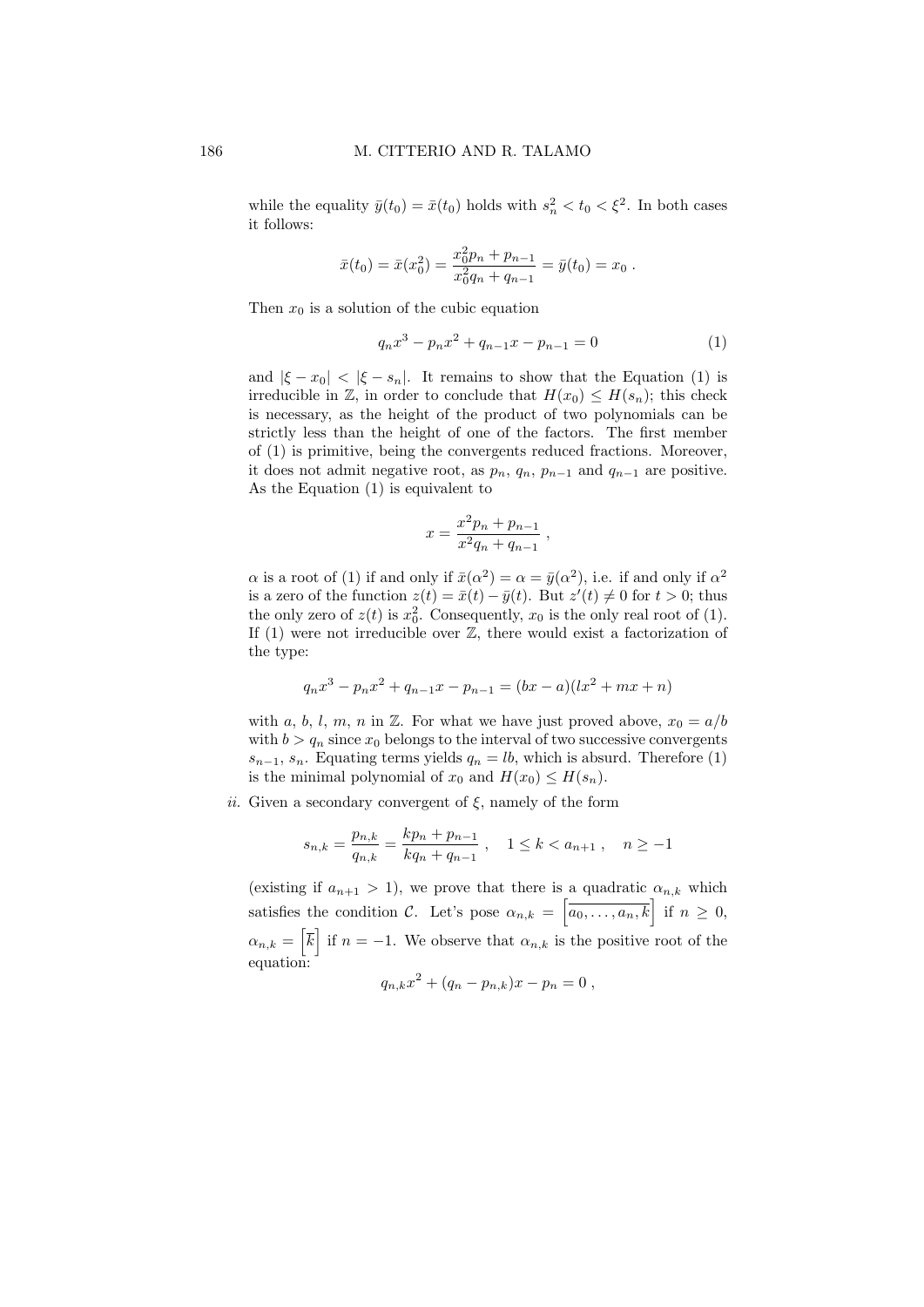being the fixed point of  $\tilde{x}(t) = \frac{tp_{n,k} + p_n}{tq_{n,k} + q_n}$ , as  $|p_nq_{n,k} - p_{n,k}q_n| = 1$ . Obviously  $\alpha_{n,k}$  is quadratic and  $H(\alpha_{n,k}) \leq H(s_{n,k})$ . As in step  $\hat{z}_i$ , one can verify that  $\alpha_{n,k}$  belongs to the interval of extremes  $\xi$  and  $s_{n,k}$ ; thus  $|\xi - \alpha_{n,k}| < |\xi - s_{n,k}|.$ 

*iii.* Consider now any rational r; set  $\bar{h} = H(r)$ . Let r<sup>\*</sup> be the rational (possibly coinciding with r) which attains the least distance with  $\xi$ among all the rationals of height less or equal to  $\bar{h}$ . It can be easily checked that  $r^*$  is either a convergent or a secondary convergent of ξ. In both cases, for what we have shown in  $2i$  and  $2ii$ , there is an algebraic  $\alpha_{(r)}$  of degree 2 or 3 satisfying condition  $\mathcal C$  with respect to  $r^*$ and therefore a fortiori with respect to r. This completes the proof.  $\Box$ 

The following proposition shows that there are numbers of constant type which are quasi algebraic of degree 2.

LEMMA 3.2. Let m, n, p, q be positive integers, with  $(m, n) = (p, q) = 1$  and  $|mq - np| = 1$ . Further, let k be a positive real number. Then:

$$
\left|\frac{km+p}{kn+q} - \frac{km+2p}{kn+2q}\right| < \left|\frac{km+p}{kn+q} - \frac{m}{n}\right|
$$

*Proof.* Let  $A = \frac{m}{n}$  $\frac{m}{n}, B = \frac{km+p}{kn+q}$  $\frac{km+p}{kn+q}, C = \frac{km+2p}{kn+2q}$  $\frac{k(n+2p)}{kn+2q}$ , we have  $C < B < A$  or  $A < B < C$  according to whether  $mq - np$  equals 1 or -1. As  $A + C - 2B =$  $(A - B) - (B - C) = \frac{2q(mq - np)}{n(kn + q)(kn + 2q)}$ , which is positive in the first case and negative in the second, our claim is proved.  $\Box$ 

PROPOSITION 3.3. Let  $\xi = [a_0, a_1, \ldots, a_n, \ldots]$  be transcendental of constant type,  $m_0 = \min_{a_i \neq 0} \{a_i\}$ ,  $M_0 = \max_{i \geq 0} \{a_i\}$ . If  $M_0/m_0 \leq 2$ , then  $\partial(\xi) = 2$ , i.e.  $\xi$  is quasi quadratic.

*Proof.* Suppose firstly  $a_0 \geq 1$ . Pose  $\alpha_1 = \left[\overline{m_0, M_0}\right], \ \alpha_2 = \left[\overline{M_0, m_0}\right]$ . Observe that  $\alpha_1$  and  $\alpha_2$  are respectively the minimum and the maximum of all irrationals whose partial quotients are included between  $m_0$  and  $M_0$ ; moreover  $\alpha_2/\alpha_1 = M_0/m_0$ . Then  $\alpha_1 < \xi < \alpha_2$ . To prove that  $\partial(\xi) = 2$ , owing to the results of Theorem 3.1, we need only to consider the convergents of  $\xi$  as the quadratic associated with a secondary convergent can be constructed exactly in the same way as in step  $2ii$  of it. In the notations of the theorem, let  $s_N = p_N / q_N$ ,  $N \geq 0$  and  $\bar{x}(t)$  the related map. Define  $\alpha_{(N)} = [\overline{a_0, a_1, \ldots, a_N}]$ . Of course  $\alpha_1 \leq \alpha_{(N)} \leq \alpha_2$  and  $\alpha_1 < A_{N+1} < \alpha_2$ . We distinguish two cases, since  $A_{N+1} \neq \alpha_{(N)}$ , as  $A_{N+1}$  is transcendental.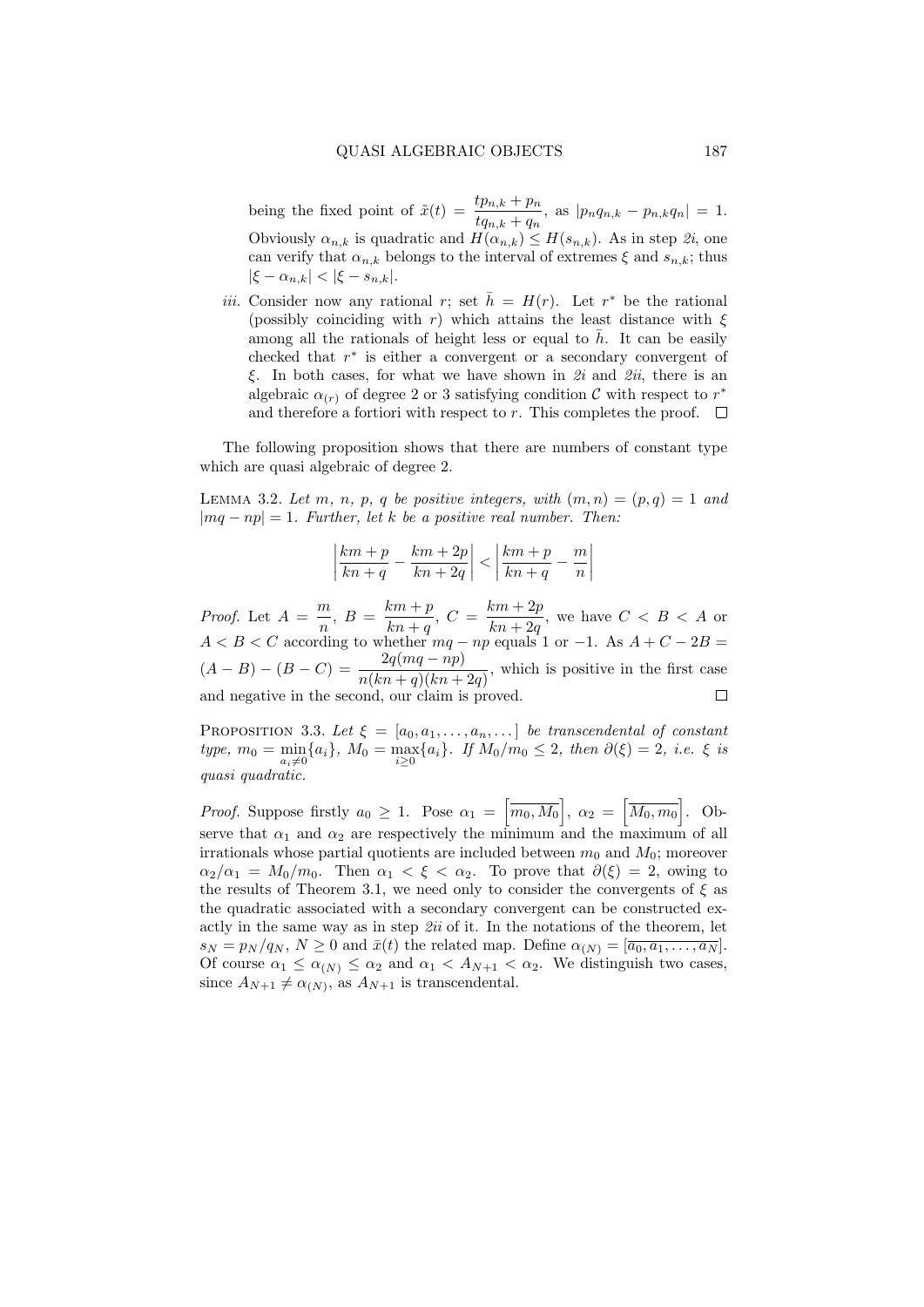- 1.  $A_{N+1} < \alpha_{(N)}$ . As  $\bar{x}(\alpha_{(N)}) = \alpha_{(N)}$ ,  $\bar{x}(A_{N+1}) = \xi$ ,  $\lim_{t \to +\infty} \bar{x}(t) = s_N$  and  $\bar{x}(t)$  is monotone,  $\alpha_{(N)}$  belongs to the interval between  $\xi$  and  $s_N$ , and thus  $|\xi - \alpha_{(N)}| < |\xi - s_N|.$
- 2.  $A_{N+1} > \alpha_{(N)}$ . As  $\alpha_2/\alpha_1 = M_0/m_0 \leq 2$  and  $A_{N+1} < \alpha_2$ , it follows  $A_{N+1}/2 < \alpha_{(N)}$  from  $\alpha_1 \leq \alpha_{(N)}$ . If in Lemma 3.2 we pose  $m = p_N$ ,  $n = q_N$ ,  $p = p_{N-1}, q = q_{N-1}, k = A_{N+1}$ , we have  $A = s_N, B = \xi = \bar{x}(A_{N+1}),$  $C = \bar{x}(k/2)$ . From already known facts about  $\bar{x}(t)$  and the inequality  $A_{N+1}/2 < \alpha_{(N)}$ , it follows that  $\alpha_{(N)}$  lies between B and C; therefore we have  $|\xi - \alpha_{(N)}| < |\xi - C|$ . Since from Lemma 3.2 follows  $|\xi - C| < |\xi - s_N|$ and  $H(\alpha_N) \leq H(s_N)$ , because the minimal polynomial of  $\alpha_N$  is

$$
q_N x^2 + (q_{N-1} - p_N)x - p_{N-1} ,
$$

the proof is complete in the case  $a_0 \geq 1$ .

If  $a_0 = 0$ , put  $\alpha_{(N)} = [0, \overline{a_1, \ldots, a_N}]$  and  $\overline{\alpha}_{(N)} = [\overline{a_1, \ldots, a_N}]$ ; proceed like before considering the two cases  $A_{N+1} > \bar{\alpha}_{(N)}$  and  $A_{N+1} < \bar{\alpha}_{(N)}$  and taking into account the fact that now  $\bar{x}(\bar{\alpha}_{(N)}) = \alpha_{(N)}$ .  $\Box$ 

In  $[3, p.39]$  it is observed that the Thue-Morse word on  $\{1, 2\}$  (see [11]) "is too well approximable by quadratic numbers to be algebraic, but we do not know precisely how well it is approximable". As a matter of fact, it follows directly from Proposition 3.3 that this number is quasi quadratic. Therefore the above question about the Thue-Morse word con be considered in the more general framework of quasi quadratic numbers. The following proposition quantifies the goodness of the approximation of a quasi quadratic number by quadratics.

PROPOSITION 3.4. Let  $\xi$  be a quasi quadratic transcendental number. There is a uniquely determined sequence of quadratics of best approximation  $\{\alpha_n\},\$  $n \in \mathbb{N}$ , converging to  $\xi$  and such that  $|\xi - \alpha_n| = O(H(\alpha_n))^{-2}$ .

*Proof.* We are going to define inductively an integer  $r_n$  and a quadratic  $\alpha_n$ . Let  $r_1$  be the least integer such that the defining condition  $\mathcal C$  of quasi algebraic numbers holds (for  $m = 2$ ) for every convergent  $p_i/q_i$  of  $\xi$ , with  $i \geq r_1$ . Let  $h_1 = h(p_{r_1}/q_{r_1})$ . Among all quadratics of height equal or less  $h_1$ , let  $\alpha_1$  be the nearest to  $\xi$ ; it is unique for the transcendence of  $\xi$ . Suppose we have defined  $r_n$  and  $\alpha_n$ ; let  $r_{n+1}$  be the least integer i such that  $|\xi - p_i/q_i| < |\xi - \alpha_n|$  and let  $h_{n+1} = h\left(p_{r_{n+1}}/q_{r_{n+1}}\right)$ . Among all quadratics whose height is less or equal  $h_{n+1}$ , let  $\alpha_{n+1}$  be the nearest to  $\xi$ . As  $h_n < (|\xi| + 1) q_{r_n}$ , from the hypotheses on  $\xi$  it follows:

$$
|\xi - \alpha_n| < \left|\xi - \frac{p_{r_n}}{q_{r_n}}\right| < \frac{1}{q_{r_n}^2} < \frac{(|\xi| + 1)^2}{h_n^2} < \frac{(|\xi| + 1)^2}{[H(\alpha_n)]^2}.
$$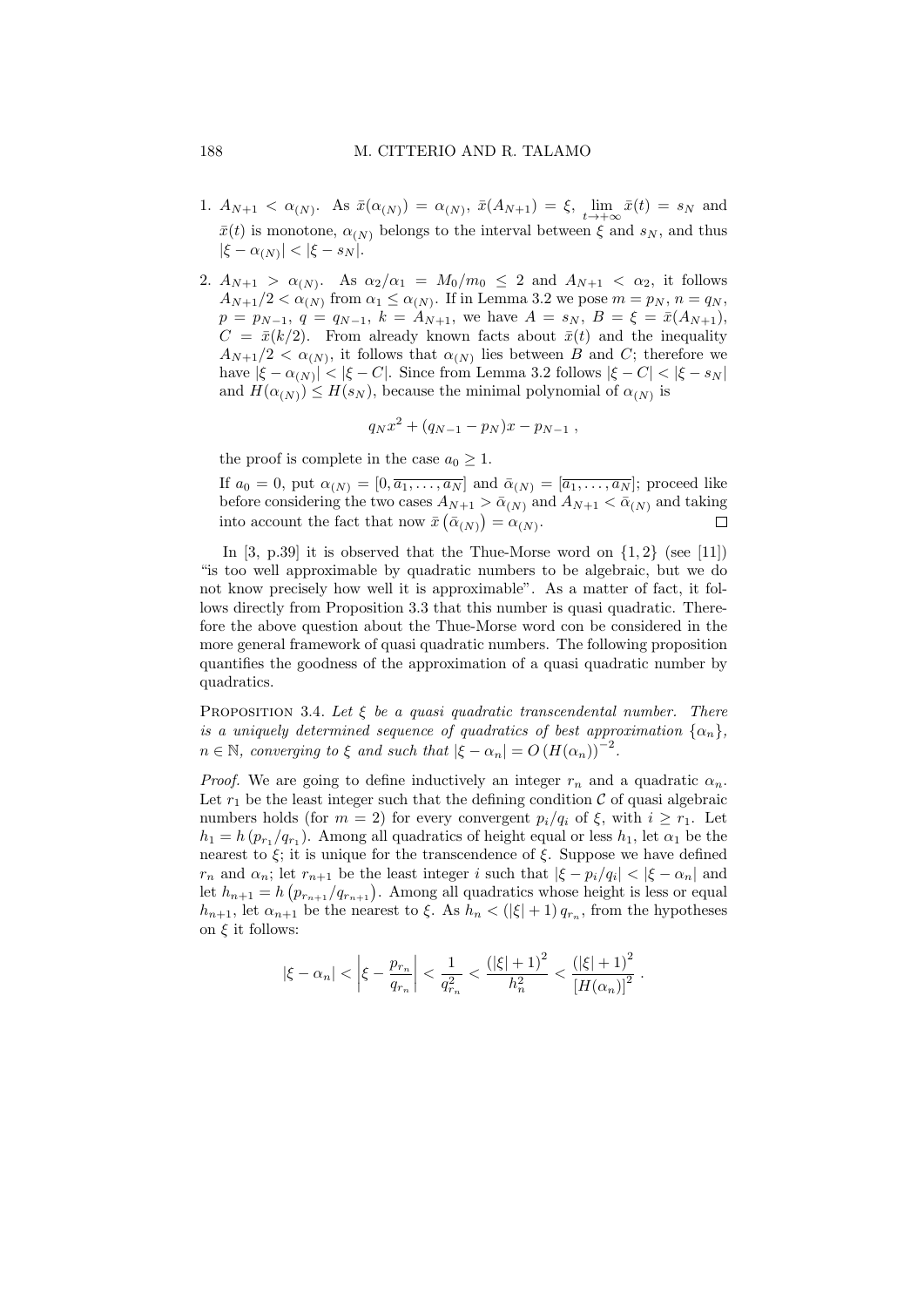It is easily checked that  $\alpha_n$  are of best approximation. Besides, the construction determines them univocally. □

REMARK 3.5. Observe that the convergents  $s_n$  of a real number  $\xi$  are rationals of best approximation such that  $|\xi - s_n| = O(H(s_n))^{-2}$ , namely the same properties which characterize the quadratics  $\alpha_n$  with respect to the quasi quadratic ξ. Roughly speaking, a quasi quadratic number admits a sequence of quadratic convergents; they approximate  $\xi$  better than the rational convergents  $s_n$ , for less or equal height.

Furthermore, if  $\xi$  satisfies the hypotheses of Proposition 3.3, the integer  $r_1$ in Proposition 3.4 can be taken equal zero. Consequently, for every ration  $r$ there is a quadratic of best approximation  $\alpha_r$  with  $H(\alpha_r) \leq H(r)$  and  $|\alpha_r-\xi|$  $|r - \xi|$ .

Now we are going to prove a diophantine property of quasi algebraic numbers. It will enable us to demonstrate the existence of uncountably many real numbers which are not quasi algebraic. Moreover it ensures the existence of a solution for the Schröder functional equation with quasi algebraic parameter.

THEOREM 3.6. Let  $\xi$  be a transcendental quasi algebraic number in the unit interval,  $\partial(\xi) = s$ . Then the following hold:

i. there is a real positive constant K depending only on  $\xi$  such that, for any  $p, q \in \mathbb{Z}, q \geq 1$ ,

$$
|q\xi - p| > Kq^{-s} ;
$$

ii. for any  $\varepsilon > 0$  the series

$$
\sum_{h\geq 1} h^{-(s+\varepsilon)} \langle h\xi\rangle^{-1}
$$

converges and its sum  $S(\varepsilon)$  is  $O(\zeta'(1+\varepsilon))$  for  $\varepsilon \to 0^+$ , where  $\zeta'$  is the derivative of the Riemann ζ function.

*Proof. i.* For  $n \ge n_0$ , to every convergent  $s_n$  of  $\xi$  can be associated an algebraic irrational  $\alpha_{(s_n)} = \alpha_n$  with  $d(\alpha_n) = r_n \leq s$ ,  $H(\alpha_n) \leq H(s_n)$  (following our definition of quasi algebraic number which excludes possibly a finite number of rationals for Condition C) and  $|\alpha_n - \xi| < |s_n - \xi|$ . We are going to apply Güting's Theorem to  $\alpha_n$  and the polynomial  $P_n(x) = q_n x - p_n$ . From [5] follows, for  $n \geq n_0$ :

$$
|q_n \alpha_n - p_n| \geq \frac{1}{L(\alpha_n) (q_n + |p_n|)^{r_n - 1}}.
$$

As  $L(\alpha_n) \leq H(\alpha_n)$   $(r_n+1)$  we get, dividing by  $q_n$ :

$$
|\alpha_n - s_n| \ge \frac{1}{H(\alpha_n) (r_{n+1}) (1 + |s_n|)^{r_n - 1} q_n^{r_n}}
$$
.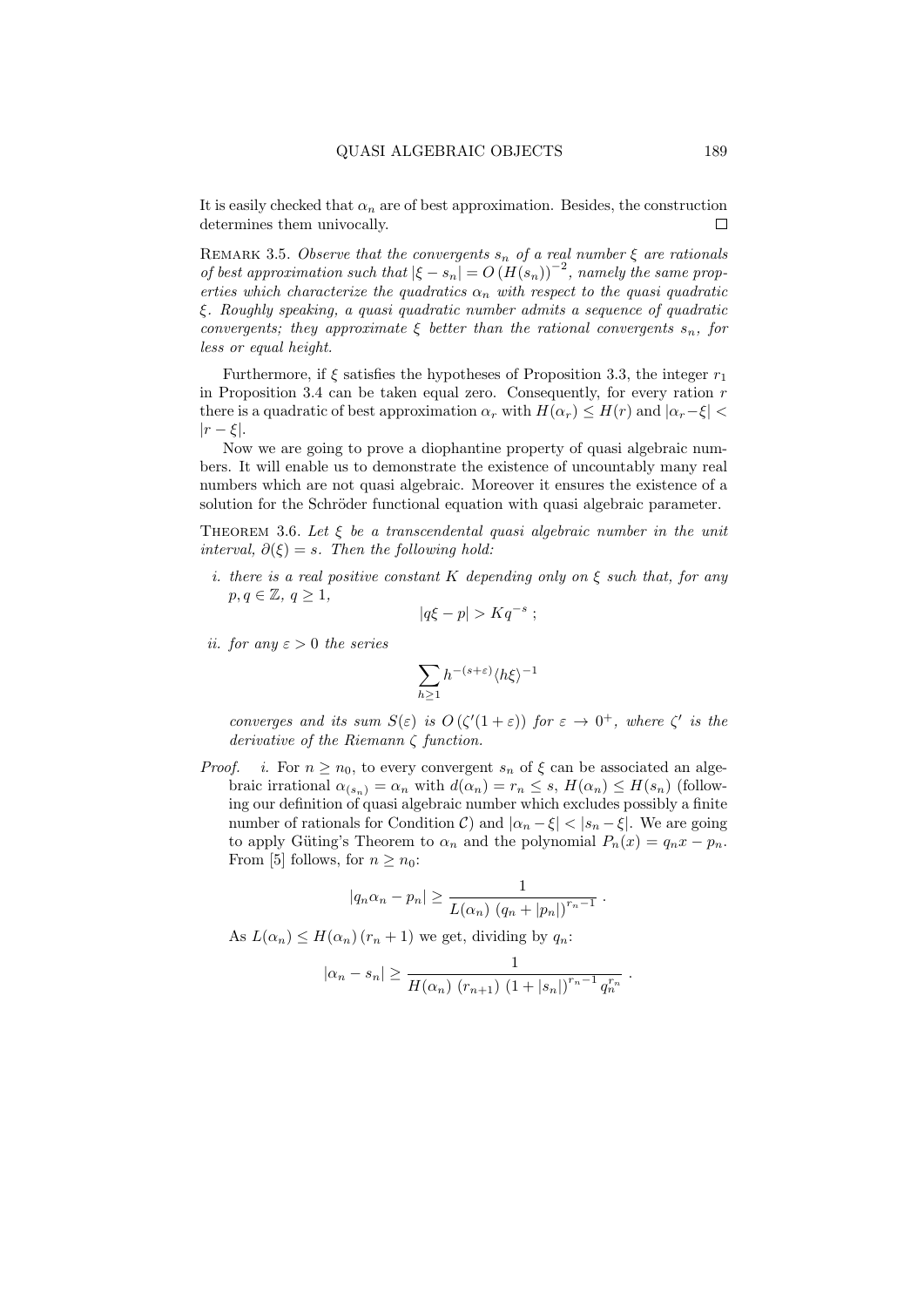Since  $H(\alpha_n) \leq H(s_n) \leq q_n (\vert \xi \vert + 1)$  and  $r_n \leq s$  we obtain:

$$
|\alpha_n - s_n| \ge \frac{1}{q_n^{s+1}(s+1) (|\xi|+1) (|\xi|+2)^{s-1}}.
$$
  
If we put  $C = \frac{1}{(s+1) (|\xi|+1) (|\xi|+2)^{s-1}}$ , we get:  

$$
|\alpha_n - s_n| \ge \frac{C}{q_n^{s+1}}, \quad \forall n \ge n_0.
$$
 (2)

As  $|\xi - s_n| < \frac{1}{\epsilon}$  $\frac{1}{a_{n+1}q_n^2}$  and  $|\xi - \alpha_n| < |\xi - s_n|$ , this yields:

$$
|\alpha_n - s_n| \le |\alpha_n - \xi| + |\xi - s_n| < \frac{2}{a_{n+1}q_n^2} \,. \tag{3}
$$

From (2) and (3) we have

$$
a_{n+1} < \frac{2}{C} q_n^{s-1}, \quad \forall n \ge n_0.
$$

Determine now constants  $C_1, \ldots, C_{n_0}$  such that:

$$
a_1 < C_1 q_0^{s-1}
$$
, ...,  $a_{n_0} < C_{n_0} q_{n_0-1}^{s-1}$ .

If  $D = \sup (C_1, \ldots, C_{n_0}, \frac{2}{C})$  we get:

$$
a_{n+1} < Dq_n^{s-1}, \ n \ge 0. \tag{4}
$$

From the equation:

$$
|\alpha q_n - p_n| = \frac{1}{A_{n+1}q_n + q_{n-1}},\tag{5}
$$

as  $A_{n+1} < a_{n+1} + 1$ , we get eventually from (4):

$$
|\alpha q_n - p_n| > (D+2)^{-1} q_n^{-s}.
$$

As  $\xi \in [0,1]$ , for any  $p, q \in \mathbb{Z}, q \geq 1$ , there is a convergent  $p_n/q_n$ ,  $n \geq$  $0, \text{ such that }$  $\xi - \frac{p}{q}$ q  $\begin{array}{c} \begin{array}{c} \begin{array}{c} \end{array} \\ \begin{array}{c} \end{array} \end{array} \end{array}$  $\geq$  $\xi - \frac{p_n}{n}$  $q_n$  $\begin{array}{c} \hline \end{array}$ ,  $q_n \leq q$ . We get eventually  $|q\xi - p|$  =  $q\bigg|$  $\xi - \frac{p}{q}$  $\overline{q}$  $\begin{array}{c} \begin{array}{c} \begin{array}{c} \end{array} \\ \begin{array}{c} \end{array} \end{array} \end{array}$  $\geq q\bigg|$  $\xi - \frac{p_n}{n}$  $q_n$  $\begin{array}{c} \begin{array}{c} \begin{array}{c} \end{array} \\ \begin{array}{c} \end{array} \end{array} \end{array}$  $\geq |q_n\xi - p_n| > Kq_n^{-s} > Kq^{-s}, K = (D+2)^{-1}.$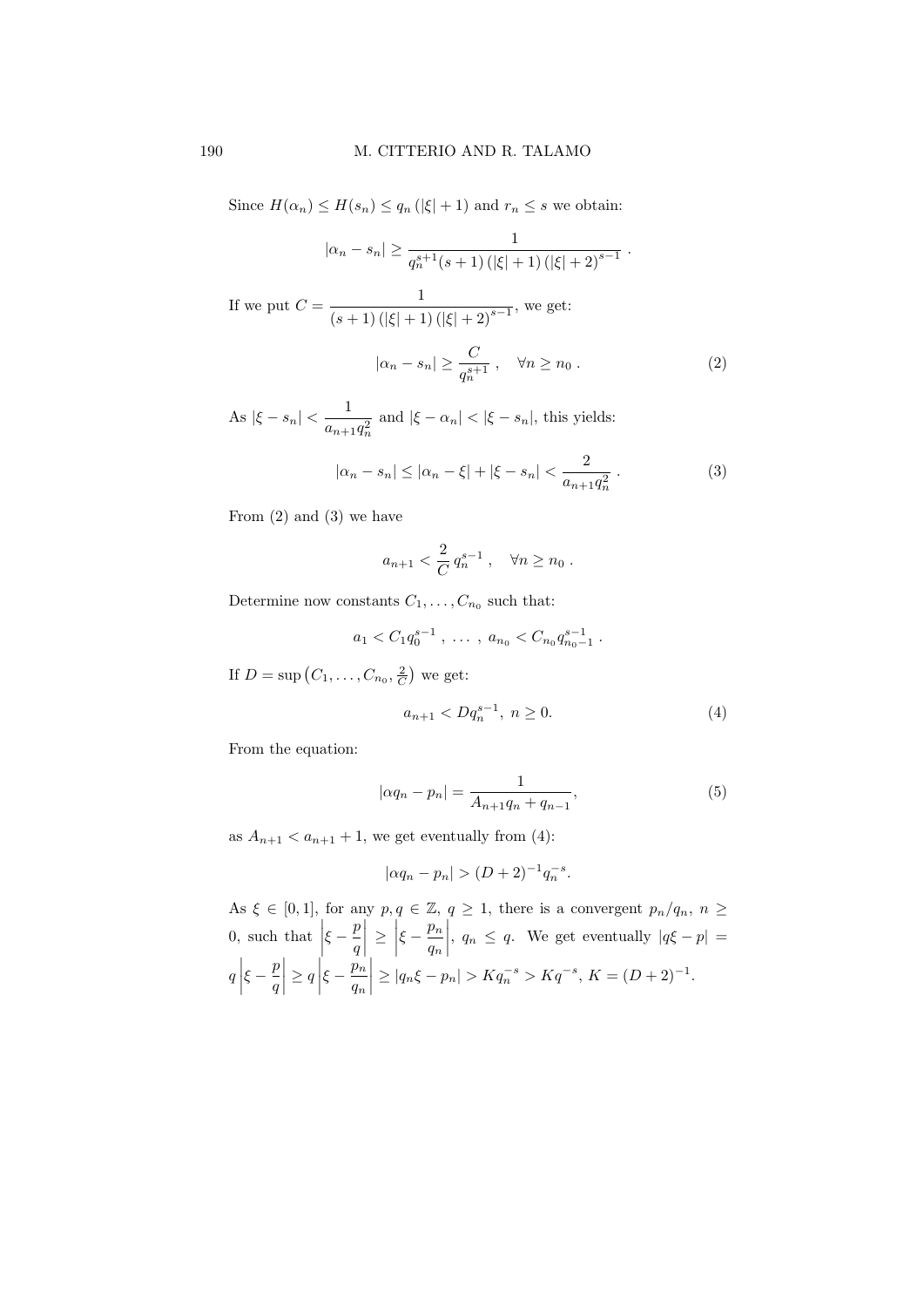ii. From  $(4)$  and Theorem 2 of  $[7]$ , it follows that

$$
\sum_{h}^{N} h^{-s} \langle h \xi \rangle^{-1} = O(\log N) , N \ge 2 .
$$

Define  $v_h = h^{-s} \langle h \xi \rangle^{-1}$ ,  $u_h = h^{-\varepsilon}$ ,  $h > 1$ . Then, as  $\{v_h\}$  and  $\{u_h\}$  are both positive and  $\{u_h\}$  is decreasing, summation by parts can be applied, namely (see [7, p.231]):

$$
\sum_{h=1}^{N} u_h v_h = \sum_{h=1}^{N-1} (u_h - u_{h+1}) \sum_{j=1}^{h} v_j + u_N \sum_{j=1}^{N} v_j.
$$

Consequently, there is  $\tilde{M} > 0$  such that

$$
\sum_{h=1}^{N} h^{-(s+\varepsilon)} \langle h \xi \rangle^{-1} \le
$$
  
 
$$
\leq \langle \xi \rangle^{-1} (1 - 2^{-\varepsilon}) + \tilde{M} \sum_{2}^{N-1} \frac{(h+1)^{\varepsilon} - h^{\varepsilon}}{h^{2\varepsilon}} \log h + \tilde{M} N^{-\varepsilon} \log N \le
$$
  
 
$$
\leq \langle \xi \rangle^{-1} (1 - 2^{-\varepsilon}) + \tilde{M} \sum_{2}^{N-1} h^{-(1+\varepsilon)} \log h + \tilde{M} N^{-\varepsilon} \log N.
$$

Thus  $\sum_{h\geq 1} h^{-(s+\varepsilon)} \langle h\xi \rangle^{-1}$  converges for any  $\varepsilon > 0$ ; moreover, for  $\varepsilon$  sufficiently small,

$$
S(\varepsilon) < (\tilde{M} + 1) |\zeta'(1 + \varepsilon)| \ .
$$

Corollary 3.7. The set of quasi algebraic numbers has dense and uncountable complement in R.

*Proof.* Set  $\alpha = [a_0, \ldots, a_n, \ldots]$  any real number such that  $a_{n+1} > q_n^n$ ,  $n \ge n_0$ . Clearly the set of such  $\alpha$  is dense because  $n_0$  and the first  $n_0 + 1$  partial quotients are quite arbitrary; moreover, for every  $n \geq n_0$ , there are countably many ways to choose  $a_{n+1}$ ; then the  $\alpha$  are uncountably many. Let s be a positive real number. For any convergent  $p_n/q_n$  of  $\alpha$  we have, from (5):

$$
\langle q_n \alpha \rangle = |q_n \alpha - p_n| < \frac{1}{a_{n+1} q_n} < \frac{1}{q_n^{n+1}}.
$$

Thus  $q_n^{-s} \langle q_n \alpha \rangle^{-1} > q_n^{n-s+1}$ . For  $n > s$  the terms tend to infinity; consequently the series diverges for any  $s > 0$  and  $\alpha$  cannot be quasi algebraic for i.  $\Box$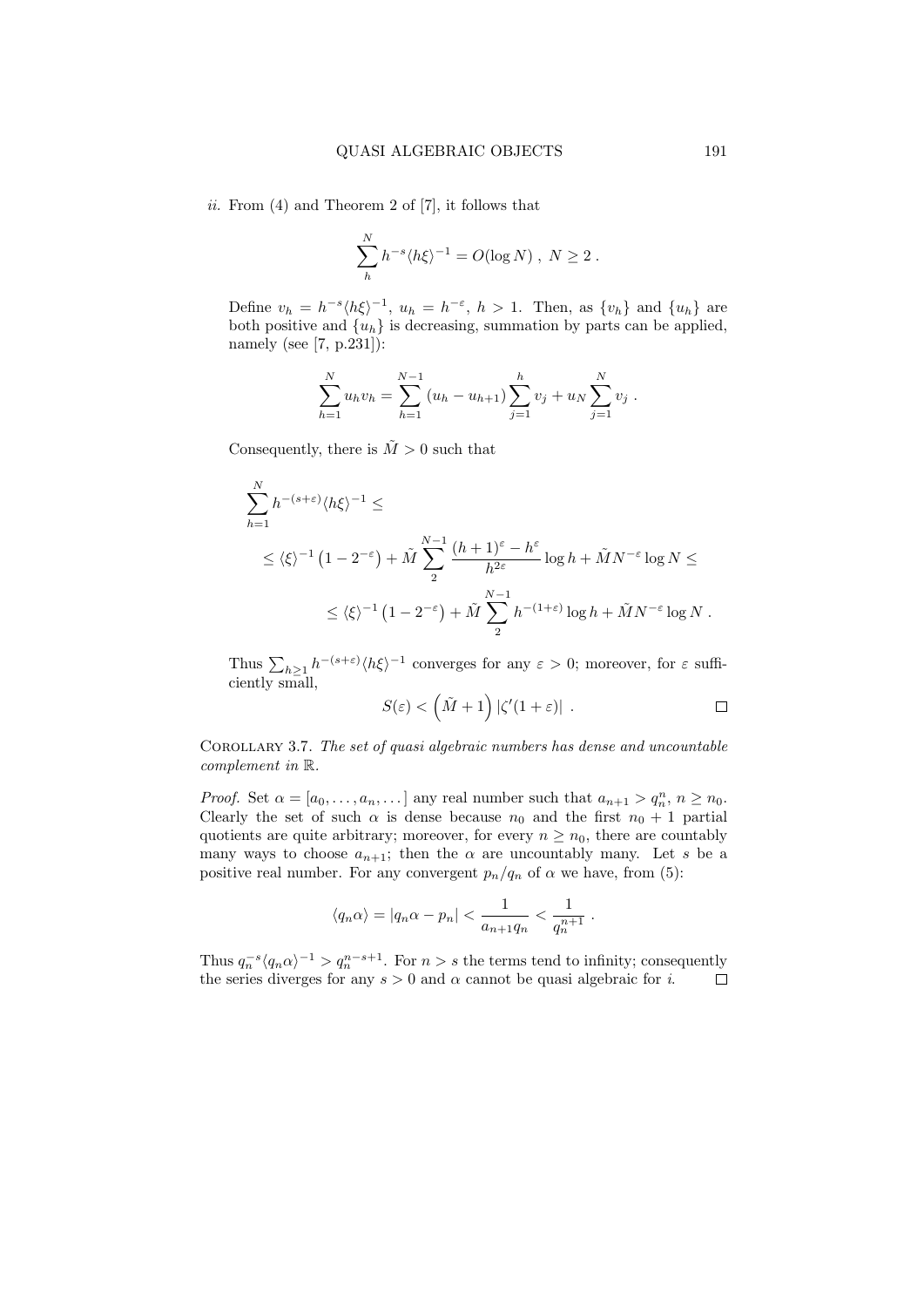#### 4. The Schröder functional equation

Let  $f(z) = \lambda z + a_2 z^2 + \cdots + a_n z^n + \ldots, a_i \in \mathbb{C}, \lambda = e^{2\pi i \alpha}, \alpha \in [0, 1]$  be analytical in a neighborhood of zero. The problem of the existence of an analytic solution  $\phi(z) = z + b_2 z^2 + \dots + b_n z^n + \dots$  (called Königs function of f) of the Schröder functional equation

$$
\phi(\lambda z) = f(\phi(z))\tag{6}
$$

is closely related with the diophantine properties of  $\alpha$ . Let

$$
\Gamma = \left\{ \alpha \in [0,1] : \exists \varepsilon, \mu > 0 \text{ such that } |q\alpha - p| > \varepsilon q^{-\mu} \text{ for any } p, q \in \mathbb{Z}, q \ge 1 \right\}.
$$

Siegel [14, 15] proved that the analytical solution of (6) exists if  $\alpha \in \Gamma$ . In the paper  $[16]$  the author tackled the problem of approximating a given Königs function with a sequence of "quadratic Königs functions" (namely deriving from an  $\alpha$  quadratic). Now we want to give an improved version of the result in [16] and apply it to the case in which  $\alpha$  is a quasi algebraic.

PROPERTY 1. Let  $f(z) = \lambda z + a_2 z^2 + \cdots + a_n z^n + \dots$  analytical in a neighborhood of zero,  $\lambda = e^{2\pi i \alpha}$ ,  $\alpha \in \Gamma$ ,  $\alpha \in [0,1]$  and  $\{\lambda_n\}_{n\in \mathbb{N}}$ ,  $\lambda_n = e^{2\pi i \alpha_n}$ ,  $\alpha_n \in \Gamma$  any sequence such that  $\lim_{n\to\infty} \alpha_n = \alpha$  and  $\alpha_n$ ,  $\alpha$  have the same constants  $\varepsilon$ ,  $\mu$ as elements of Γ. Let  $f_n(z) = f(z) + (\lambda_n - \lambda)z$  and denote by  $\phi(z)$ ,  $\phi_n(z)$  the Königs functions of  $f(z)$ ,  $f_n(z)$ . Then  $\phi(z) = \lim_{n \to \infty} \phi_n(z)$  uniformly in a neighborhood of zero.

Proof. If  $\phi_k(z) = z + \sum_{n>2} b_{n,k} z^n$ ,  $\phi(z) = z + \sum_{n>2} b_n z^n$ , write  $S_{n_0,k}(z) =$  $z + \sum_{n \leq n_0} b_{n,k} z^n$ ,  $S_{n_0}(z) = z + \sum_{n \leq n_0} b_n z^n$ ,  $R_{n_0,k}(z) = \phi_k(z) - S_{n_0,k}(z)$ ,  $R_{n_0}(z) \equiv \phi(z) - S_{n_0}(z)$ . In [16, p.54] we observe that the functions  $\phi$ ,  $\phi_k$  are analytic in an open disc whose radius r depends only on  $\varepsilon$  and  $\mu$ . Let  $r' < r$ . Obviously the maps  $\phi$ ,  $\phi_k$  converge absolutely in the closed disc of radius r'. From [14] follows the existence of a series of constants  $\sum_{i>1} \bar{b}_i$  ( $\bar{b}_i > 0$ )  $i \geq 1$ whose coefficients depend on r',  $\varepsilon$ ,  $\mu$  (majoring series) such that  $|b_n z^n| < \bar{b}_n$ ,  $|b_{n,k}z^n| < \bar{b}_n, n \geq 1, k \geq 1, |z| \leq r'$ . (See also [15, p.124] for the series  $\psi = \sum$  $n\geq 2$  $a_k^{\prime\prime}$  $\frac{a_k}{\lambda^k - \lambda} z^n$  which is the first step of the iteration process). Remark

that the coefficients  $b_n$  of  $\phi$ , which are deduced inductively from the Schröder functional equation (6), have the form

$$
b_n = \frac{P_n(\lambda, a_2, \dots, a_n)}{\lambda^{n-1}(\lambda - 1)^{r_1}(\lambda^2 - 1)^{r_2} \dots (\lambda^{n-1} - 1)^{r_{n-1}}},
$$

where the  $P_k$  are polynomial with integer coefficients in  $\lambda, a_2, \ldots, a_n$  and the  $r_i$ are positive integers. Therefore the  $b_n$  are continuous functions of  $\alpha$ , for  $\alpha \in \Gamma$ and  $\lambda = e^{2\pi i \alpha}$ , as the denominators never vanish. Given now  $\eta > 0$ , determine  $n_0$  such that  $\sum_{n>n_0} \bar{b}_n < \eta/2$ ; then  $|R_{n_0,k}(z)| < \eta/2$ ,  $|R_{n_0}(z)| < \eta/2$ , for any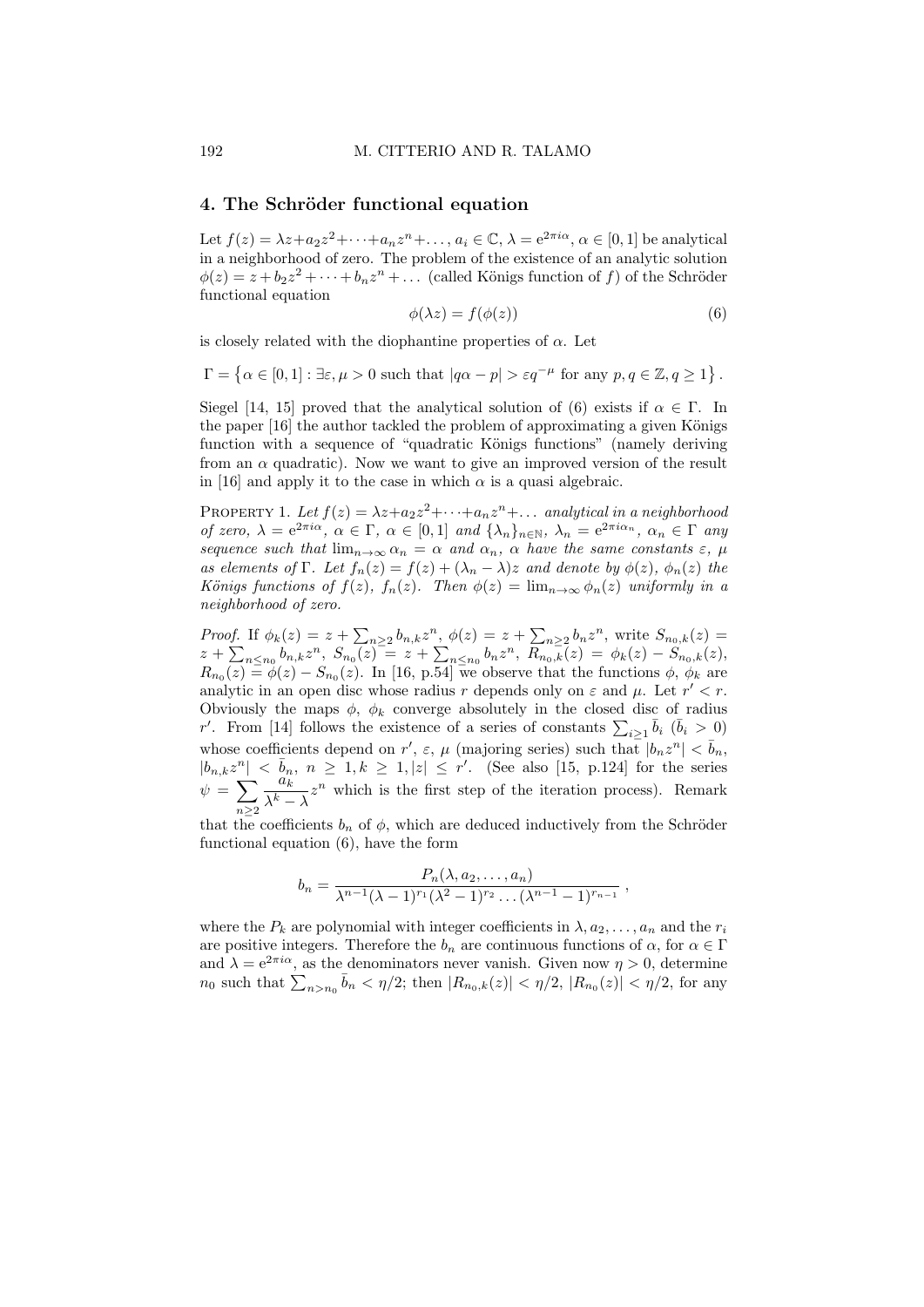$k \in \mathbb{N}, |r| \leq r'$ . For the continuity of  $b_n$  on the set  $\Gamma$ , there is an integer  $k_0$  such that  $|b_n - b_{n,k}| < \frac{\eta}{2(n+1)}$  $\frac{1}{2(n_0+1)(r')^{n_0}}, k \ge k_0 \text{ and } 2 \le n \le n_0.$  Thus  $|\phi(z) - \phi_n(z)| < \eta$ ,  $k > k_0$  and  $|z| \leq r'$  and the sequence  $\{\phi_n(z)\}\$ converges to  $\phi(z)$ .  $\Box$ 

REMARK 4.1. The quoted result in [16] relied on the existence of a converging subsequence of  $\{\phi_n\}$  (i.e. on the existence of a subsequence of the sequence of quadratics previously constructed in the lemma). Our property shows that any sequence  $\{\alpha_n\}$  converging to  $\alpha$  yields the convergence of  $\{\phi_n\}$ , provided that the  $\alpha_n$  and  $\alpha$  have the same constants  $\varepsilon$  and  $\mu$  as elements of  $\Gamma$ .

PROPERTY 2. Let  $f(z) = \lambda z + a_2 z^2 + \cdots + a_n z^n + \dots$  analytical in a neighborhood of zero,  $\lambda = e^{2\pi i \alpha}$ ,  $\alpha$  quasi algebraic. Then the Schröder functional equation (6) has an analytic solution; moreover there is a sequence of quadratics  $\{\alpha_n\}_{n\in\mathbb{N}}$ such that the Königs functions  $\phi_n(z)$  of the maps  $f_n(z)$  defined as in Property 1 converge uniformly to  $\phi(z)$  in a neighborhood of zero.

*Proof.* From i. of Theorem 3.6, it follows that  $\alpha \in \Gamma$  with constants  $\varepsilon = K$ ,  $\mu = s = \partial(\alpha)$ . Therefore the analytical  $\phi$  exists for the quoted Siegel theorem. If  $\alpha = [a_0, a_1, \ldots, a_n, \ldots]$  and  $a_0 = 0$ , define  $\alpha_k = [a_{0,k}, a_{1,k}, \ldots, a_{n,k}, \ldots]$ where  $a_{n,k} = a_n$  if  $n \leq k$ , while  $a_{n,k} = 1$  if  $n > k$ ,  $k > 1$ . In [16, Lemma, p.52] it is shown that the  $a_k$  have the same constants  $\varepsilon, \mu$  of  $\alpha$ , if  $\alpha \in \Gamma$ . Therefore the statement follows from Property 1.  $\Box$ 

#### 5. Formal Laurent series on a finite field

Let K be a finite field. Denote by  $K[X]$  the ring of polynomials, by  $K(X)$ the field of rational functions and by  $\mathbb{K}((X^{-1}))$  the field of formal Laurent series with coefficients in K. If  $f \in K((X^{-1})), f = \sum_{n \leq n_0} f_n X^n, n_0 \in \mathbb{Z}$ ,  $f_{n_0} \neq 0$ ,  $n_0 = \deg(f)$ , an absolute value is defined by setting  $|0| = 0$ ,  $|f| = e^{n_0}$ for  $f \neq 0$ . The resulting structure of complete metric space on K  $((X^{-1}))$  is the completion of the non-Archimedean valuation on  $K(X)$  defined by  $|f/g|$  $e^{\deg(f) - \deg(g)}$  (see [4]). Every  $f \in \mathbb{K}((X^{-1}))$  can be uniquely developed in continued fraction (see [12]):  $f = [a_0(x), a_1(x), \ldots, a_n(x), \ldots]$  where the partial quotients  $a_i(x) \in K[X], i \geq 0$  and  $|a_i(x)| > 1$  for  $i > 0$ . We indicate by  $s_n(x) = p_n(x)/q_n(x)$ ,  $p_i(x)$ ,  $q_i(x) \in K[X]$ ,  $i \geq 0$ , the convergents of f and by  $A_i(x)$  the complete quotients. If  $P(y) = p_n(x)y^n + p_{n-1}(x)y^{n-1} + \cdots + p_0(x)$ is a polynomial with coefficients  $p_i(x) \in K[X]$ , the height  $H(P)$  is defined as the maximum of the absolute values of the  $p_i(x)$ ,  $0 \leq i \leq n$ . An  $\alpha \in$  $\mathbb{K}((X^{-1}))$  is algebraic if it is a root of a polynomial  $P(y) \in \mathbb{K}[X][Y]$ ; the degree  $d(\alpha)$  is the degree of its minimal polynomial, while the height  $H(\alpha)$  is the above defined height of the same minimal polynomial. If we replace rational numbers with rational functions and the absolute value of a real number with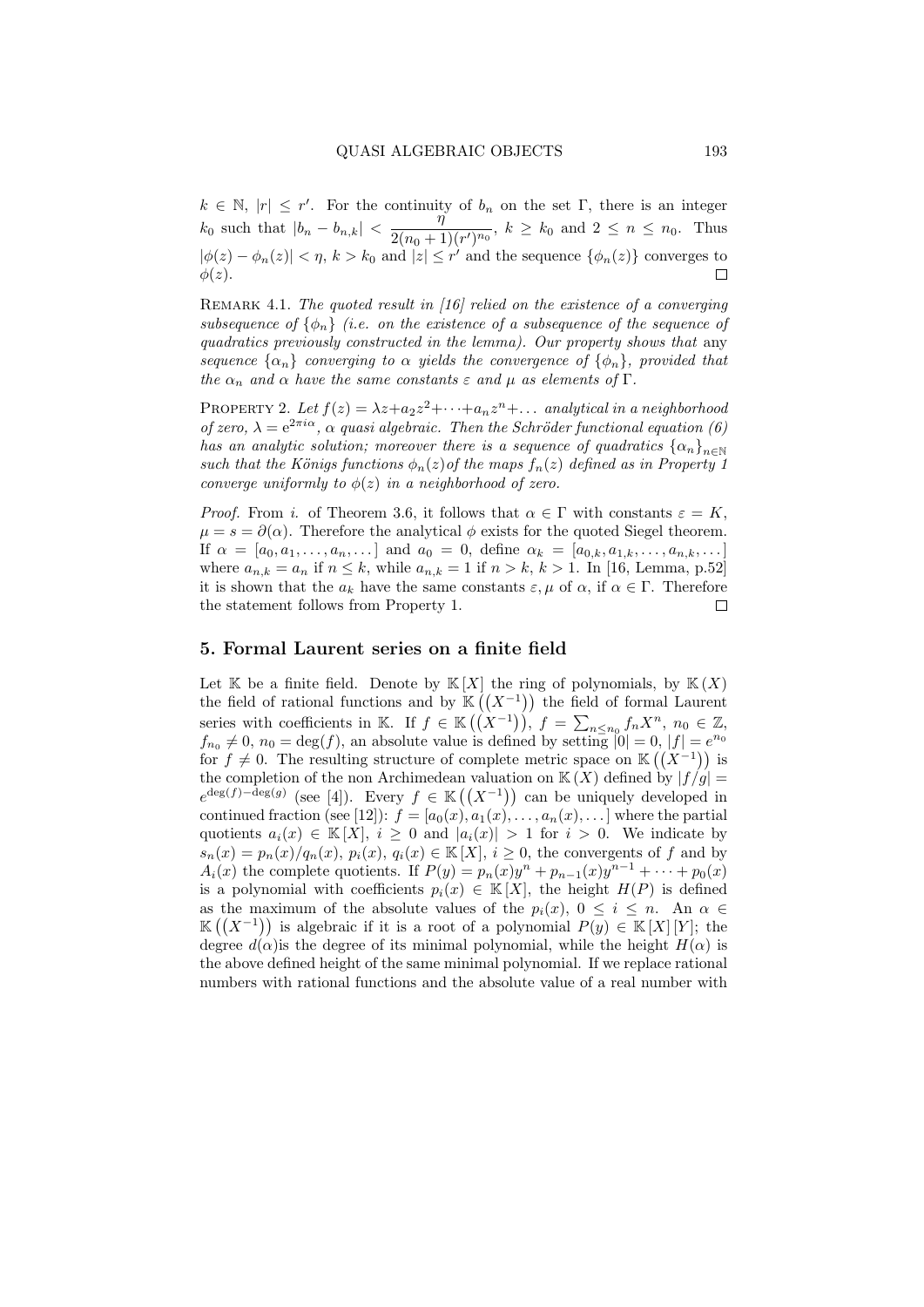the absolute value of a formal Laurent series in the definition of quasi algebraic irrationals, we obtain the corresponding definition for  $f \in K((X^{-1}))$ , and the same has been done (see [8, p.208]) in the literature for the notion of badly approximable element of  $\mathbb{K}((X^{-1}))$ ; also the concept of algebraic irrational of best approximation can be extended this way to  $\mathbb{K}((X^{-1}))$ .

We are going to prove the

THEOREM 5.1. Let  $\xi \in \mathbb{K}((X^{-1}))$ ,  $\xi \notin \mathbb{K}(X)$  and badly approximable. Then it is quasi algebraic.

Proof. Let  $\xi = \sum_{n \leq k_{\xi}} \xi_n X^n$ ,  $k_{\xi} \in \mathbb{Z}$ ,  $\xi_n \in \mathbb{K}$ . Consider its development in continued fraction,  $\overline{\xi} = [a_0(x), a_1(x), \ldots, a_n(x), \ldots], a_i(x) \in \mathbb{K}[X]$ . Suppose first  $|\xi| > 1$ ; obviously we can assume without loss of generality that it is transcendental. As it is badly approximable, there is a constant  $C > 0$  such that, for every  $n \geq 0$ :

$$
\left|\xi - \frac{p_n(x)}{q_n(x)}\right| \ge \frac{C}{|q_n(x)|^2} .
$$

As (see [4, p.71]):

$$
\left| \xi - \frac{p_n(x)}{q_n(x)} \right| = \frac{1}{|a_{n+1}(x)| |q_n(x)|^2}, \tag{7}
$$

then  $|a_{n+1}(x)| \leq 1/C$ ,  $\forall n \geq 0$ .

Since  $|\xi| > 1$  we have  $|a_0(x)| > 1$ . Therefore, if  $p = \text{char}(\mathbb{K})$ , there is  $h = p^{m_0}$ ,  $m_0$  nonnegative integer such that, for every  $n \geq 0$ 

$$
|a_0(x)|^h \ge |a_n(x)| . \tag{8}
$$

Set  $m = h + 1$ . Given any non-constant rational function  $r \in K(X)$ ,  $r \notin K$ ,  $r = \sum_{n \leq k_r} r_n X^n$ ,  $k_r \in \mathbb{Z}$ ,  $r_n \in \mathbb{K}$ , we are going to prove the existence of  $\alpha_{(r)} \in \mathbb{K}(\overline{(X^{-1})})$ ,  $\alpha_{(r)}$  algebraic irrational,  $d(\alpha_{(r)}) \leq m$ ,  $H(\alpha_{(r)}) \leq H(r)$  and  $|\alpha(r)-\xi| \leq |r-\xi|$ . We distinguish various cases according to the development of  $r$  in continued fraction:

1) r is a convergent of  $\xi$ , namely there is a  $N \geq 0$  such that

$$
r = [a_0(x), a_1(x), \dots, a_N(x)] = s_N(x).
$$

Let's pose

$$
\alpha_{(r)} = \left[ a_0(x), \ldots, a_N(x), a_0^H(x), \ldots, a_N^h(x), a_0^{h^2}(x), \ldots, a_N^{h^2}(x), \ldots \right] .
$$

Obviously  $\alpha_{(r)}$  is irrational; since h is a power of the characteristic p of the field K, we get:

$$
\alpha_{(r)}^h = \left[ a_0^h(x), \ldots, a_N^h(x), a_0^{h^2}(x), \ldots, a_N^{h^2}(x), \ldots \right] \ .
$$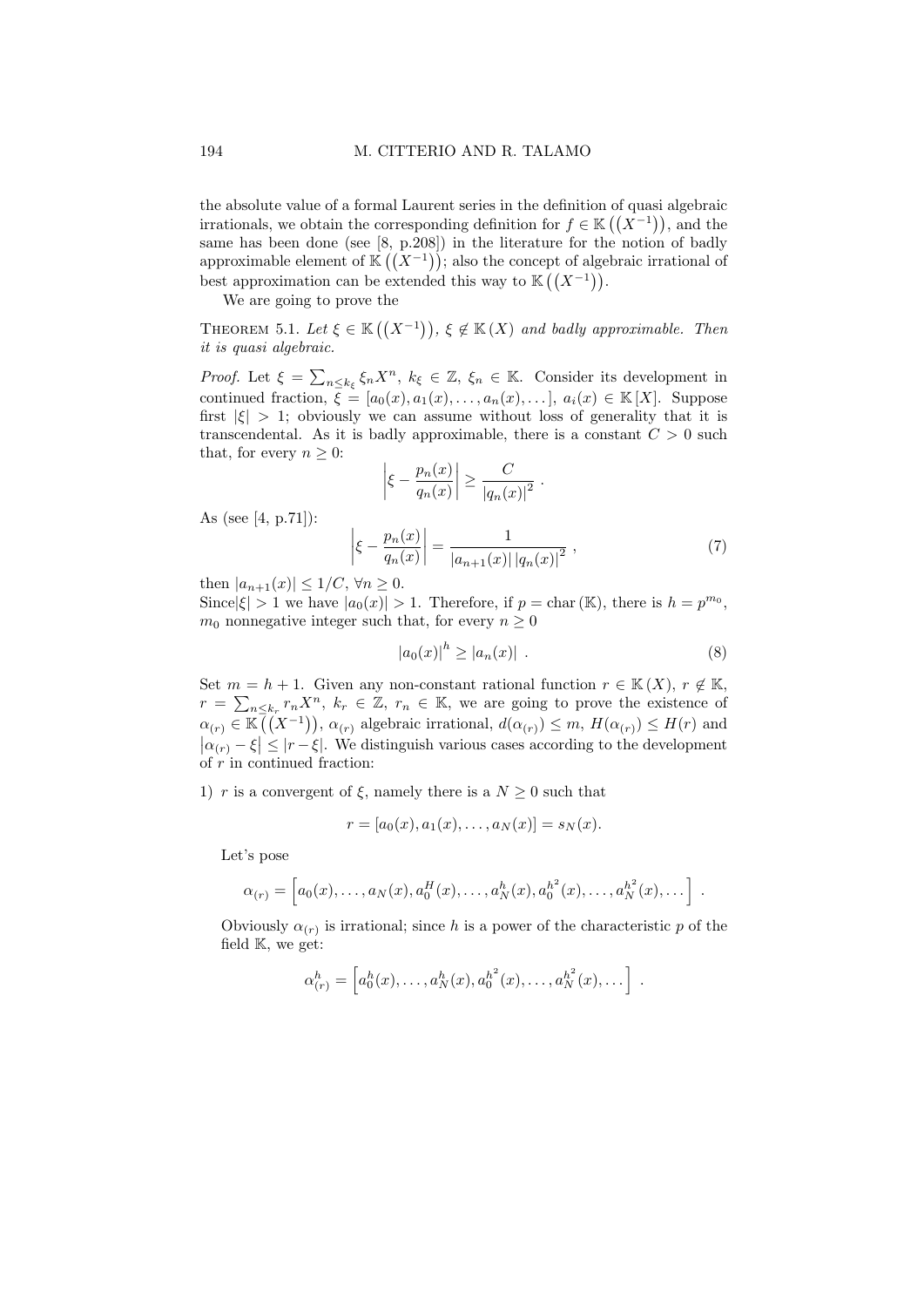Besides, from the formula which connects the elements of  $\mathbb{K}((X^{-1}))$  with their complete quotients (see [4, p.71]) we obtain, as  $\alpha_{(r)}^h$  is a complete quotient of  $\alpha(r)$ :

$$
\alpha_{(r)} = \frac{p_N(x)\alpha_{(r)}^h + p_{N-1}(x)}{q_N(x)\alpha_{(r)}^h + q_{N-1}(x)}.
$$
\n(9)

Therefore  $\alpha_{(r)}$  is a root of the equation:

$$
q_n(x)y^m - p_N(x)y^{m-1} + q_{N-1}(x)y - p_{N-1}(x) = 0.
$$

Unlike what happens for polynomial with coefficients in  $\mathbb Z$  (cfr. Theorem 3.1), the height of the product of two polynomials with coefficients in  $K[X]$  equals the product of the two heights; the verification is routine. Then:

$$
H(\alpha_{(r)}) \le \max \{ |q_N(x)|, |p_N(x)|, |q_{N-1}(x)|, |p_{N-1}(x)| \}
$$
  
=  $|p_N(x)| = H(s_N(x))$ 

and  $2 \leq d(\alpha_{(r)}) \leq m$ . It remains to be checked that  $|\alpha_{(r)} - \xi| \leq |r - \xi|$ . Consider the Laurent development of  $\alpha(r)$ , namely  $\alpha(r) = \sum_{n \leq k_\alpha} \alpha_n X^n$ ,  $k_{\alpha} \in \mathbb{Z}, \, \alpha_n \in \mathbb{K}$ . From (7) we obtain

$$
|\xi - r| = e^{-t_0}, \quad t_0 = 2 \sum_{i=1}^{N} \deg [a_i(x)] + \deg [a_{N+1}(x)],
$$
  

$$
|\alpha_{(r)} - r| = e^{-t_1}, \quad t_1 = 2 \sum_{i=1}^{N} \deg [a_i(x)] + \deg [a_0^h(x)].
$$
 (10)

From (8) it follows  $t_0 \leq t_1$ . From the Laurent development of  $\xi$ ,  $r$ ,  $\alpha$ <sub>(r)</sub>, and (10) we have:

$$
\xi_n = r_n \text{ for } n > -t_0, \quad \xi_{-t_0} \neq r_{-t_0},
$$
  
\n
$$
\alpha_n = r_n \text{ for } n > -t_1, \quad \alpha_{-t_1} \neq r_{-t_1}.
$$
\n(11)

Then, for  $n > -t_0 \geq -t_1$  we have  $\xi_n = \alpha_n$  and consequently  $|\xi - \alpha_{(r)}| \leq$  $|\xi - r|$ , namely what we wanted to prove. Observe that, if  $t_0 \neq t_1$ , from (11) it follows that:

$$
|\xi - \alpha_{(r)}| = \max \left\{ |\xi - r|, |\alpha_{(r)} - r| \right\}.
$$

More generally, arguing as above, the following fact can be stated, applying (10) and (11):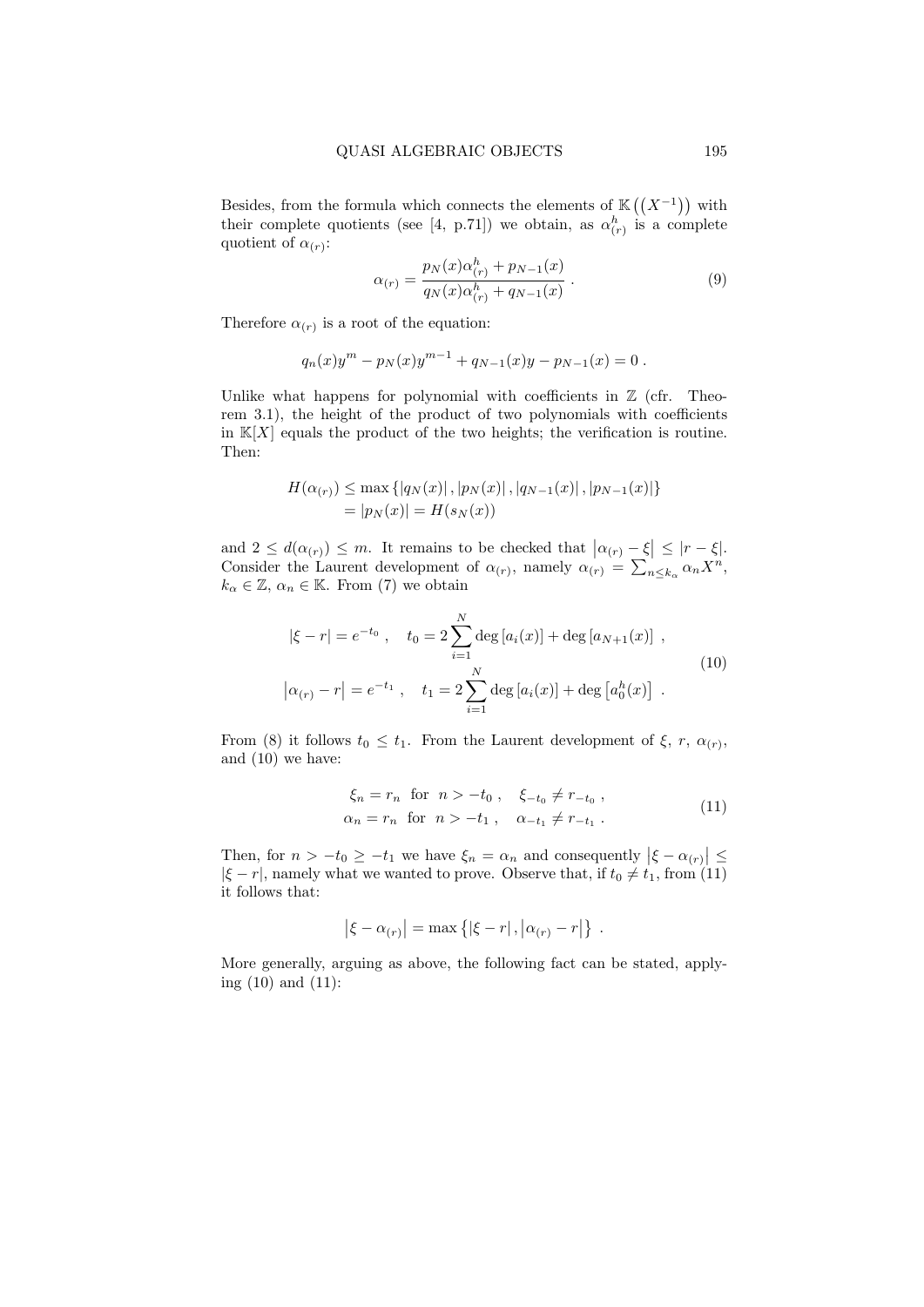REMARK 5.2. If  $\xi$ ,  $\xi'$  are elements of  $\mathbb{K}((X^{-1}))$  having the same convergent s, then:

$$
|\xi - s| \neq |\xi' - s| \quad implies \quad |\xi - \xi'| = \max \{ |\xi - s|, |\xi' - s| \} ,
$$
  

$$
|\xi - s| = |\xi' - s| \quad implies \quad |\xi - \xi'| \leq |\xi - s| = |\xi' - s| .
$$

- 2)  $r = [b_0(x), b_1(x), \ldots, b_k(x)], k > N \geq 0$  with  $a_i(x) = b_i(x)$  for  $0 \leq i \leq N$ and  $a_{N+1}(x) \neq b_{N+1}(x)$ . In other words, r is not a convergent of  $\xi$ , but r and  $\xi$  have in common the convergent  $s_N(x)$ .
	- 2A)  $|a_{N+1}(x)| \neq |b_{N+1}(x)|$ . Define  $\alpha(r)$  as in point 1). As  $s_N(x)$  is at the same time a convergent of r,  $\xi$  and  $\alpha(r)$ , a repeated application of the above Remark 5.2 yields:

$$
|\xi - r| = \max\{|\xi - s_N(x)|, |r - s_N(x)|\},
$$

as  $|a_{N+1}(x)| \neq |b_{N+1}(x)|$  by the hypothesis and  $|\xi - \alpha_{(r)}| \leq |\xi - s_N(x)|$ from (8). Thus  $|\xi - \alpha_{(r)}| \leq |\xi - r|$ . Of course degree and height of  $\alpha_{(r)}$ are like in 1).

2B)  $|a_{N+1}(x)| = |b_{N+1}(x)|$ .

Consider the following rational functions, together with their Laurent developments:

$$
\bar{r} = [a_0(x), \dots, a_N(x), a_{N+1}(x)] = \frac{p_{N+1}}{q_{N+1}} = \sum_{n \leq k_{\bar{r}}} \bar{r}_n x^n ,
$$
  

$$
\tilde{r} = [a_0(x), \dots, a_N(x), b_{N+1}(x)] = \frac{\tilde{p}_{N+1}}{\tilde{q}_{N+1}} = \sum_{n \leq k_{\bar{r}}} \tilde{r}_n x^n ,
$$

 $\bar{r}_n, \tilde{r}_n \in \mathbb{K}, k_{\bar{r}}, k_{\tilde{r}} \in \mathbb{Z}.$ 

Let's prove the following two inequalities (12) and (13):

$$
|\bar{r} - \xi| < |\tilde{r} - \xi| \tag{12}
$$

As the hypothesis  $|a_{N+1}(x)| = |b_{N+1}(x)|$ , then  $|q_{N+1}(x)| = |\tilde{q}_{N+1}(x)|$ . Consequently

$$
|\bar{r} - \xi| = \frac{1}{|a_{N+2}(x)| |a_{N+1}(x)|^2} < \frac{1}{|\tilde{q}_{N+1}(x)|^2}.
$$

If it were, by contradiction,  $|\bar{r} - \xi| \ge |\tilde{r} - \xi|$ , this would imply  $|\tilde{r} - \xi|$ 1  $\frac{1}{|\tilde{q}_{N+1}(x)|^2}$ . But (see [12, p.140]) from this inequality it follows that  $\tilde{r}$ is a convergent of  $\xi$ . This is a contradiction, as  $a_{N+1}(x) \neq b_{N+1}(x)$ . In exactly the same way one proves the inequality:

 $|\tilde{r} - r| < |\bar{r} - r|$  . (13)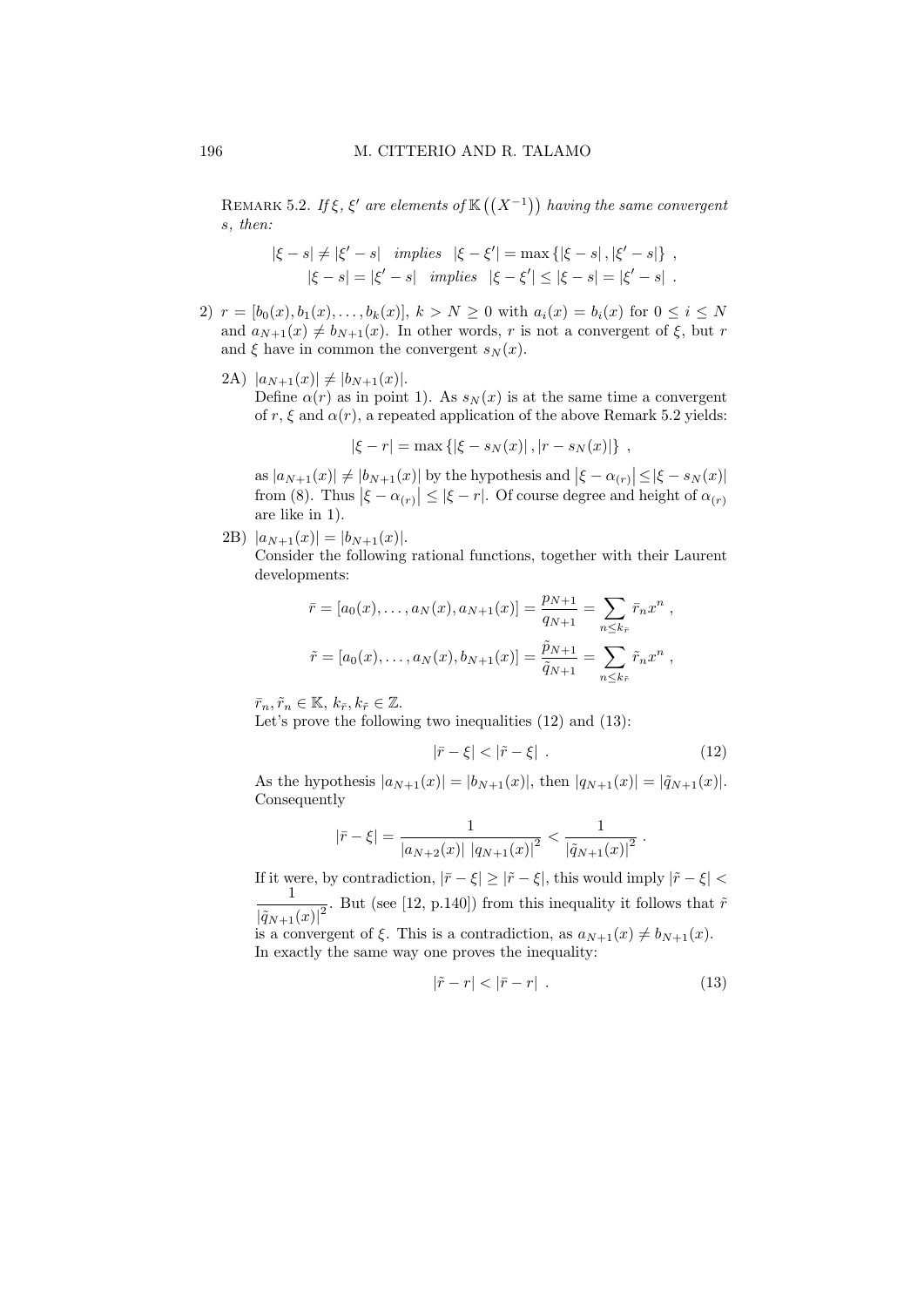Now we prove:

$$
|\bar{r} - \xi| < |r - \xi| \tag{14}
$$

Taking into account the coefficients of the Laurent development for  $\xi$ ,  $r, \tilde{r}, \bar{r}$  (see above), from (12) we have:

$$
\begin{aligned}\n\bar{r}_n &= \xi_n \quad \text{for} \quad n > -\bar{t}_1 \;, \\
\tilde{r}_n &= \xi_n \quad \text{for} \quad n > -\bar{t}_0 > -\bar{t}_1 \;, \n\end{aligned} \tag{15}
$$

with  $\bar{t}_0$ ,  $\bar{t}_1$  positive integers. This yields  $\tilde{r}_{-\bar{t}_0} \neq \xi_{-\bar{t}_0}$ ,  $\bar{r}_{-\bar{t}_0} = \xi_{-\bar{t}_0}$ . Now if we had  $r_{-\bar{t}_0} = \xi_{-\bar{t}_0}$ , this would imply  $r_{-\bar{t}_0} = \bar{r}_{-\bar{t}_0}$  and  $r_{-\bar{t}_0} \neq \tilde{r}_{-\bar{t}_0}$ from (15) contradicting what we have shown in (13). Thus  $r_{-\bar{t}_0} \neq \xi_{-\bar{t}_0}$ proving (14).

If we pose:

$$
\alpha_{(r)} = [a_0(x), \dots, a_{N+1}(x), a_0^h(x), \dots \dots, a_{N+1}^h(x), a_0^{h^2}(x), \dots, a_{N+1}^{h^2}(x), \dots],
$$

as r is both a convergent of  $\alpha_{(r)}$  and of  $\xi$ , from (8) and Remark 5.2 at the end of point 1), it follows that  $|\alpha_{(r)} - \xi| \leq |\bar{r} - \xi|$ , and finally  $\left|\alpha_{(r)} - \xi\right| < \left|r - \xi\right|$  from (14). The conditions  $H(\alpha_{(r)}) \leq H(r)$  and  $d(\alpha_{(r)}) \leq m$  are fulfilled while  $\alpha_{(r)}$  is a root of the equation:

$$
q_{N+1}(x)y^m - p_{N+1}(x)y^{m-1} + q_N(x)y - p_N(x) = 0,
$$

following the analogous (with respect to  $s_{N+1}(x)$  and  $s_N(x)$ ) of formula (9).

3) 
$$
r = [b_0(x), \ldots, b_k(x)], k \ge 0
$$
 and  $b_0(x) \ne a_0(x)$ .  
In this case the quadratics suffice to outdo the rationals.

3A)  $|a_0(x)| \leq |b_0(x)|$ .

We set  $\alpha(r) = \left[\overline{a_0(x)}\right]$  and then  $|\xi - r| = e^{\deg[a_0(x) - b_0(x)]} \geq 1$ , while  $|\alpha_{(r)} - \xi| < 1$ . Moreover, as the minimal polynomial of  $\alpha_{(r)}$  is:

$$
y^2 - a_0(x)y - 1 = 0,
$$

we have:

$$
H(\alpha_{(r)}) = e^{\deg[a_0(x)]} \le e^{\deg[b_0(x) + \dots + b_k(x)]} = H(r) ,
$$

and  $d(\alpha_{(r)}) = 2 \leq m$ .

3B)  $|a_0(x)| > |b_0(x)| > 1.$ We pose  $\alpha_{(r)} = \left[\overline{b_0(x)}\right]$  and proceed as in 3A).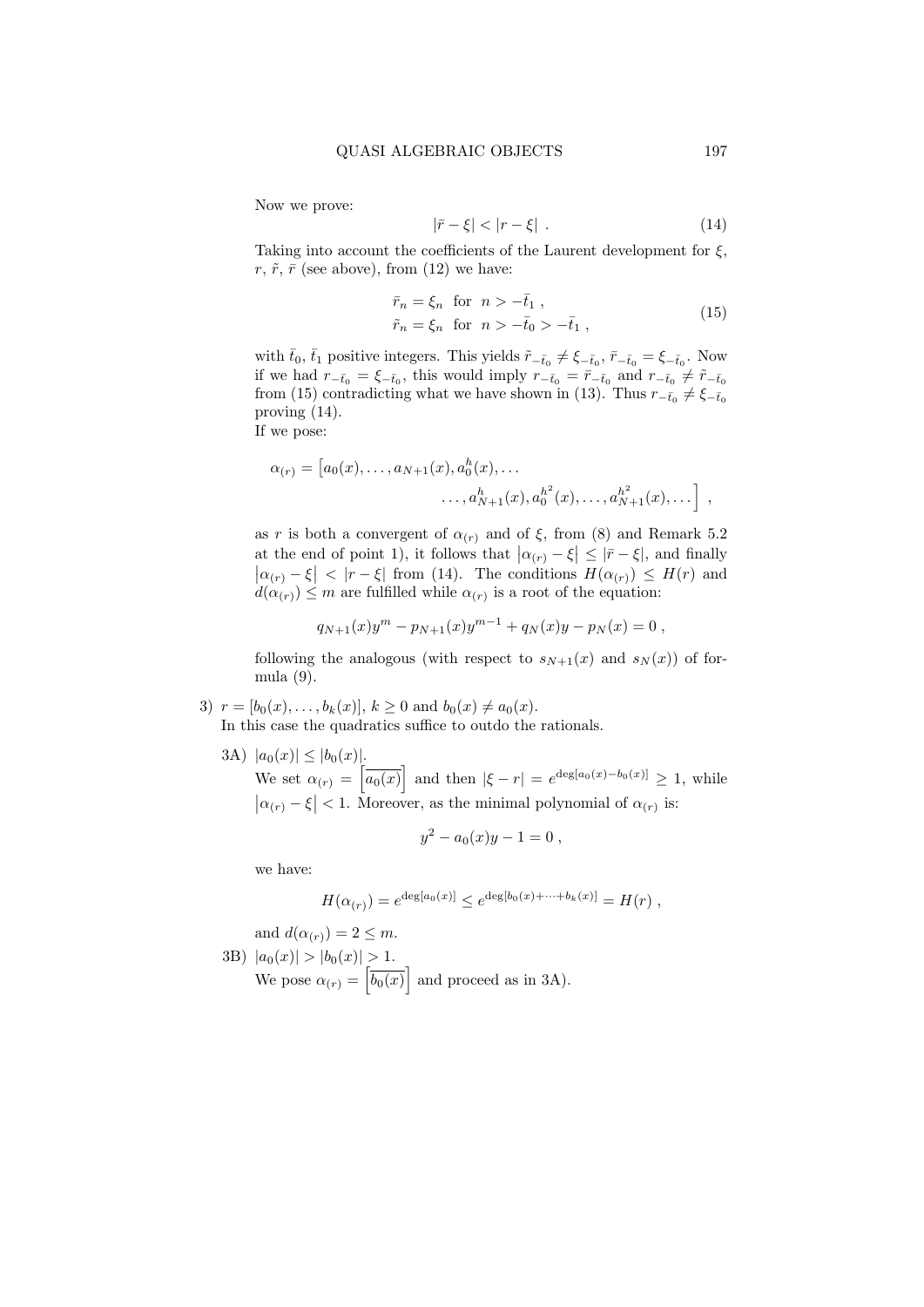3C)  $|b_0(x)| \leq 1$ . As we have supposed  $r \notin \mathbb{K}$ , we have  $b_0(x) = b \in \mathbb{K}$  and  $|b_1(x)| > 1$ . Pose  $\alpha_{(r)} = \left[ b, \overline{b_1(x)} \right]$ . In this case (as in 3B))  $|\alpha_{(r)} - \xi| = |r - \xi|$ ; it can be checked that  $\alpha(r)$  is a root of the equation:

$$
y^2 - (2b - b_1(x))y - bb_1(x) + b^2 - 1 = 0.
$$

Therefore  $H(\alpha_{(r)}) \leq |b_1(x)| \leq H(r)$  and  $d(\alpha_{(r)}) = 2 \leq m$ .

As we have considered all the possible cases for  $r \in \mathbb{K}(x)$ , leaving out only the constant functions which are finitely many, our proof is complete, under the initial hypothesis  $|\xi| > 1$ . Before to tackle the conclusive part of the demonstration, we need to point out the following two facts:

(A) Let  $f = f_n X^n + f_{n-1} X^{n-1} + \dots$  and  $g = g_n X^n + g_{n-1} X^{n-1} + \dots$  be two non null elements of  $\mathbb{K}((X^{-1}))$  with the same leading coefficient  $f_n = g_n$ ;  $\bar{f} = 1/f = \bar{f}_{-n}X^{-n} + \dots$ ,  $\bar{g} = 1/g = \bar{g}_{-n}X^{-n} + \dots$  their inverses, and  $k \geq 0$  an integer. Then:

$$
f_n = g_n, f_{n-1} = g_{n-1}, \dots, f_{n-k} = g_{n-k}, f_{n-(k+1)} \neq g_{n-(k+1)}
$$

imply

$$
\bar{f}_{-n} = \bar{g}_{-n}, \bar{f}_{-n-1} = \bar{g}_{-n-1}, \ldots, \bar{f}_{-n-k} = \bar{g}_{-n-k}, \bar{f}_{-n-(k+1)} \neq \bar{g}_{-n-(k+1)}
$$

By induction on k; the property is trivially true for  $k = 0$ ; suppose it holds for all integers h with  $0 \leq h \leq k-1$ ; then, as  $-n+i-k \geq -n-k$  for  $i = 1, \ldots, k$ , by the inductive hypothesis we get:

$$
\bar{f}_{-n-k} = -\frac{\sum_{i=1}^{k} f_{n-i} \bar{f}_{-n+i-k}}{f_n} = -\frac{\sum_{i=1}^{k} g_{n-i} \bar{g}_{-n+i-k}}{g_n} = \bar{g}_{-n-k}.
$$

Reversing the roles of the coefficients  $f_j$  and  $\bar{f}_j$  in the preceding formula yields  $\bar{f}_{-n-(k+1)} \neq \bar{g}_{-n-(k+1)}$ .

(B) If  $\alpha \in K((X^{-1}))$  is algebraic and  $a \in K$ , then  $1/\alpha$  and  $(\alpha+a)$  are algebraic of the same degree and height as  $\alpha$ .

If  $\alpha$  is a root of the equation:

$$
p_n(x)y^n + p_{n-1}(x)y^{n-1} + \cdots + p_0(x) = 0,
$$

then  $1/\alpha$  satisfies:

$$
p_0(x)y^n + p_1(x)y^{n-1} + \cdots + p_n(x) = 0,
$$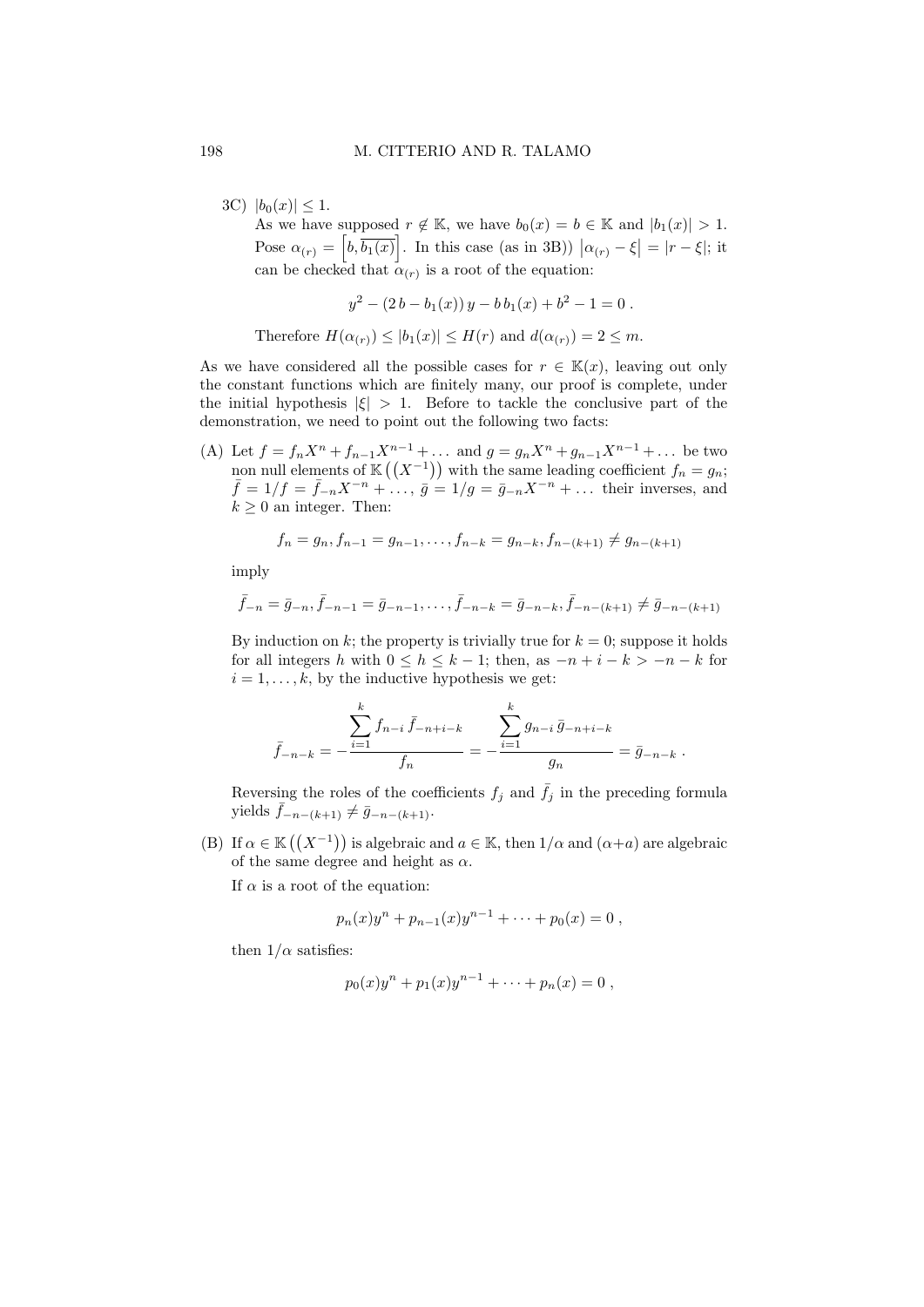and  $(a + \alpha)$  satisfies:

$$
p_n(x)(a-y)^n - p_{n-1}(x)(a-y)^{n-1} + \cdots + (-1)^n p_0(x) = 0.
$$

This prove our assertion. (Note incidentally that, if  $\mathbb F$  is a number field,  $\alpha \in \mathbb{F}$  is algebraic over  $\mathbb{Q}$  and a is an integer, then the height of  $(a + \alpha)$ depends on a).

Suppose now  $|\xi| \leq 1$ . Then  $a_0(x) = a \in \mathbb{K}$ . Consider the complete quotient  $\xi' = A_1(x)$ . Clearly it is badly approximable and  $|\xi'| > 1$ ; thus it is quasi algebraic for the first part of this theorem. Let  $\partial(\xi') = m'$ . Given  $r = [b_0(x), \ldots, b_k(x)], r \in \mathbb{K}(x), r \notin \mathbb{K}, k \geq 0$  we are going to define  $\alpha_{(r)}$  as follows: if  $b_0(x) \neq a$  put  $\alpha_{(r)} = \left[\overline{b_0(x)}\right]$  for  $|b_0(x)| > 1$ ,  $\alpha_{(r)} = \left[a', \overline{b_1(x)}\right]$ for  $b_0(x) = a' \neq a$ . Trivially  $|\alpha_{(r)} - \xi| = |r - \xi|$ ,  $H(\alpha_{(r)}) \leq H(r)$  and  $d(\alpha_{(r)}) = 2 \leq m'$ . Suppose then  $r = [a, b_1(x), \ldots, b_k(x)], k \geq 1$  as  $r \neq \mathbb{K}$ . Define  $r' = B_1(x)$ :

- If r' pertains to cases 1) or 2) (with respect to  $\xi'$ ) of the first part of the theorem, define  $\alpha_{(r')}$  accordingly and set  $\alpha_{(r)} = [a, \alpha_{(r')}]$ . As  $\xi', r', \alpha_{(r')}$ have the same leading term (the leading term of  $\vec{b}_1(x) = a_1(x)$ ), applying (A) we have that  $|\alpha_{(r')} - \xi'| \leq |r' - \xi'|$  implies  $|\alpha_{(r')} - \zeta'| = |r - \zeta'|$ 1  $\alpha_{(r')}$  $-\frac{1}{\epsilon}$  $\xi'$  $\vert \leq \vert$ 1  $\frac{1}{r'}-\frac{1}{\xi'}$  $\xi'$    . Thus  $|\alpha(r) - \xi| =$ 1  $\alpha_{(r')}$  $-\frac{1}{6}$  $\xi'$   $\leq$ 1  $\frac{1}{r'}-\frac{1}{\xi'}$  $\xi'$  $= |r - \xi|$ . From (B) it follows  $H(\alpha_{(r)}) = H(r).$
- r' is in the cases 3A) or 3B) (the case 3C) cannot occur as  $|b_1(x)| > 1$ ). Then define  $\alpha(r) = \left[a, \overline{a_1(x)}\right]$  if  $|a_1(x)| \leq |b_1(x)|$  or  $\alpha(r) = \left[a, \overline{b_1(x)}\right]$ if  $|a_1(x)| > |b_1(x)|$  and everything runs as before. This completes the proof.

The following corollary and the successive example confirm that the results for  $\mathbb{K}((X^{-1}))$  are slightly stronger than the corresponding ones for number fields (cfr. Theorem 3.1).

COROLLARY 5.3. In the hypotheses of Theorem 5.1, let  $\xi = [a_0(x), \ldots, a_n(x), \ldots]$ such that  $|a_i(x)| \leq |a_0(x)|$  for any  $i \geq 0$ . Then  $\xi$  is quasi quadratic.

*Proof.* In formula (8) of the theorem, h can be taken equal 1, then  $\partial(\xi) = 2$ .  $\Box$ 

In [1] it is shown the example of a badly approximable cubic  $\alpha \in \mathbb{Z}_2((X^{-1}))$ . Let  $a_i(x)$  be any partial quotient of maximal degree of  $\alpha$ . Then  $A_i(x)$  is obviously cubic; moreover it is quasi quadratic from the preceding corollary. Then the quasi algebraic degree of  $\alpha$  is strictly smaller than its algebraic degree.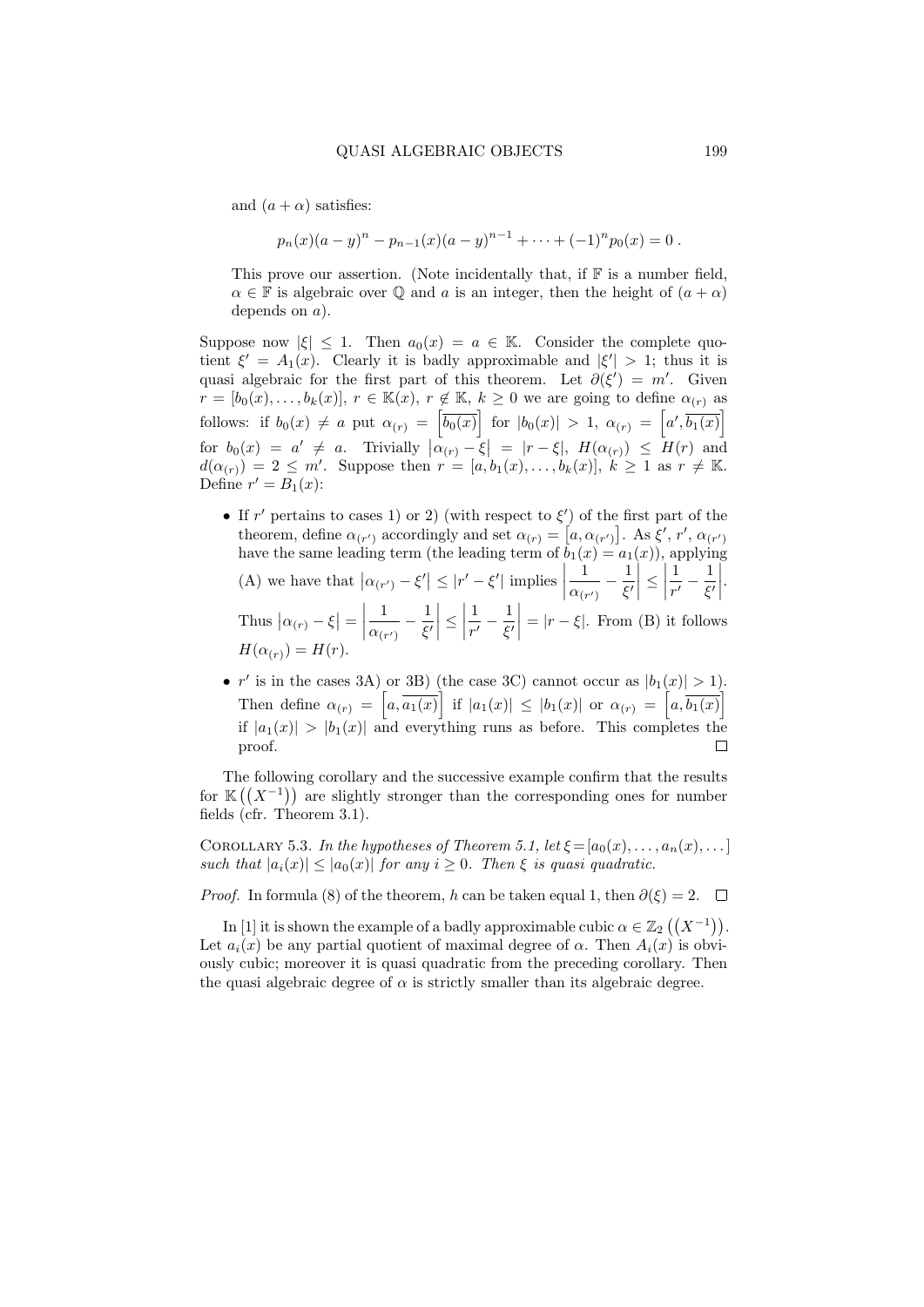### 6. Concluding remarks

Apart from metrical properties, the only effective examples of transcendental quasi quadratic numbers that we know at the present time are those which satisfy the hypotheses of Proposition 3.3. Among other possible examples, it would be nice to know whether some of the classical numbers (like  $e$ ,  $\pi$ , etc.) enjoy this property; however, our main question remains the following:

is every badly approximable real number quasi algebraic?

#### **REFERENCES**

- [1] L.E. Baum and M.M. Sweet, Continued fractions of algebraic power series in characteristic 2, Ann. of Math. (2) 103 (1976), 593–610.
- [2] Y. BUGEAUD, *Approximation par des nombres algébriques*, J. Number Theory 84 (2000), 15–33.
- [3] Y. Bugeaud, Approximation by algebraic numbers, Cambridge Tracts in Mathematics, vol. 160, Cambridge University Press, Cambridge, 2004.
- [4] B. DE MATHAN, Approximations diophantiennes dans un corps local, Bull. Soc. Math. France Suppl. Mém. 21 (1970), 93.
- [5] R. GÜTING, *Approximation of algebraic numbers by algebraic numbers*, Michigan Math. J. 8 (1961), 149–159.
- [6] A.YA. KHINTCHINE, *Continued fractions*, P. Noordhoff Ltd., Groningen, 1963, (trans. from 3rd Russian ed. by Peter Wynn).
- [7] A.H. KRUSE, *Estimates of*  $\sum_{k=1}^{N} k^{-s} \langle kx \rangle^{-t}$ , Acta Arith. **12** (1966/1967), 229-261.
- [8] A. Lasjaunias, Diophantine approximation and continued fraction expansions of algebraic power series in positive characteristic, J. Number Theory 65 (1997), 206–225.
- [9] K. Mahler, Lectures on transcendental numbers, Lecture Notes in Mathematics, Vol. 546, Springer-Verlag, Berlin, 1976.
- [10] I. Niven, H.S. Zuckerman, and H.L. Montgomery, An introduction to the theory of numbers, fifth ed., John Wiley & Sons Inc., New York, 1991.
- [11] M. QUEFFÉLEC, *Transcendance des fractions continues de Thue-Morse*, J. Number Theory 73 (1998), 201–211.
- [12] W.M. SCHMIDT, On continued fractions and Diophantine approximation in power series fields, Acta Arith. 95 (2000), 139–166.
- [13] J. SHALLIT, Real numbers with bounded partial quotients: a survey, Enseign. Math. (2) 38 (1992), 151–187.
- [14] C.L. SIEGEL, *Iteration of analytic functions*, Ann. of Math. (2) 43 (1942), 607– 612.
- [15] C.L. Siegel and J.K. Moser, Lectures on celestial mechanics, Springer-Verlag, New York, 1971, Translation by Charles I. Kalme, Die Grundlehren der mathematischen Wissenschaften, Band 187.